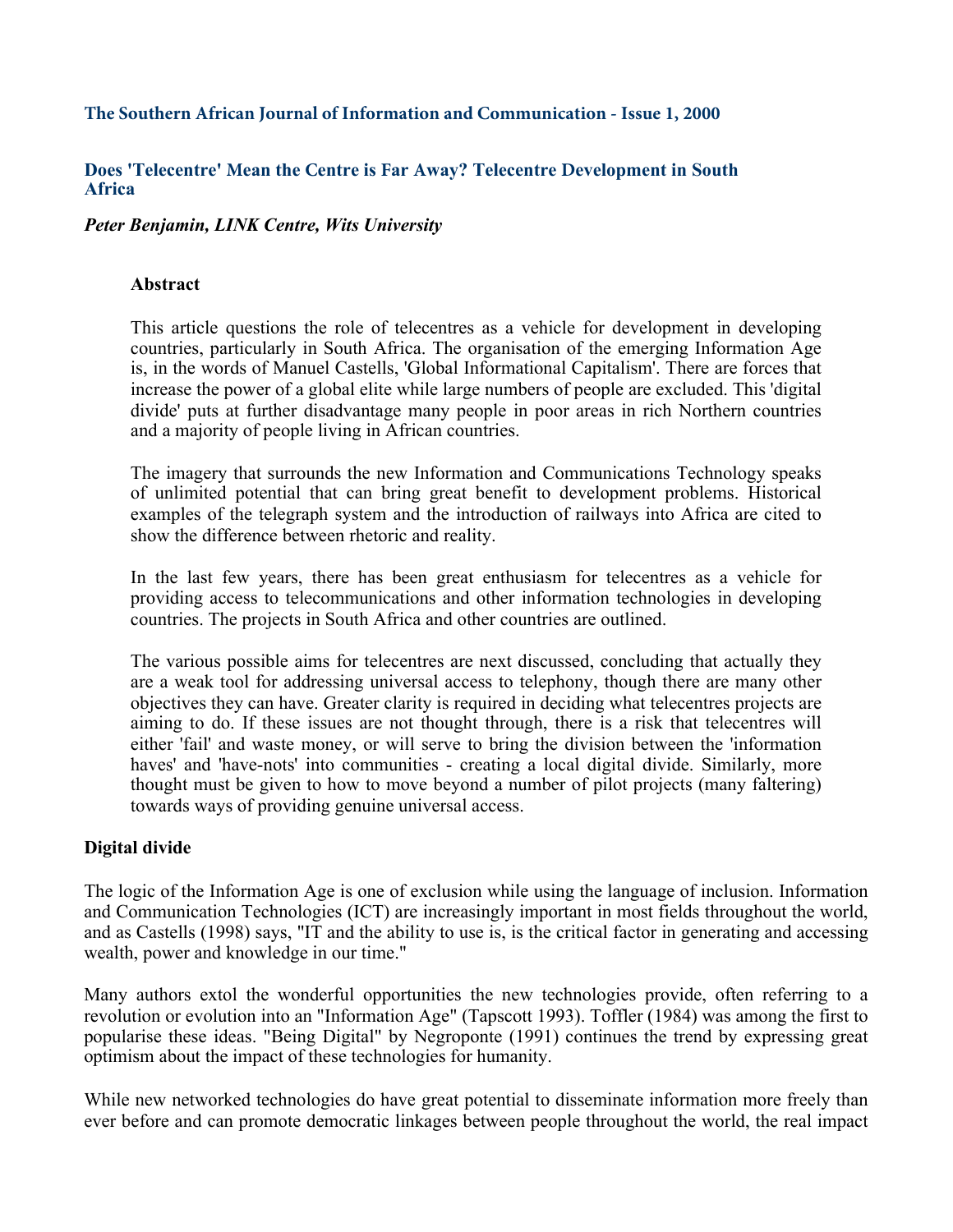of these technologies can not be seen separately from the social and economic system within which they are used. Skills to use, and access to, Information and Communication Technologies (especially the Internet) offers great advantage to an individual to seek a good job, education, commercial products and more. There increasingly is a division between those who have access to these systems and the information they contain (the 'information haves') and the many who do not (the 'information havenots'). This division is part of 'global information capitalism' in the phrase of Castells (1996). The majority of the world economy is now deeply linked through networks of corporations, capital, trade and people. The logic of this system is driven less by countries than by the leading corporations. In all countries there are divisions between a number of people who benefit and those who do not. In the countries that are dominant in this environment - North America, Western Europe and East Asia - there are many who benefit (especially a small elite who are largely independent of a home country), though even here there are places that are disconnected from the global economy, such as in some inner city areas.

In countries of the South, especially in Africa, the vast majority of the population have no access to new Information and Communications Technologies, or the training to use them. The move to providing information primarily online disempowers those without access. Recently the Group of 77 (which confusingly represents 133 poor countries in UN and other bodies) appealed for UN information primarily to be provided through radio and not the internet which has limited reach (Deen 1999). Ambassador Samuel Insanally of Guyana, the chairman of the Group of 77, says that 'The introduction of modern information technology increasingly has favoured rich nations and is detrimental to the people of the developing world' (ibid). 90% of the hits on the UN website comes from industrial countries.

However, even in the poorest countries, there is a powerful minority who do have access to these systems. These elites usually have more interests in common with the elites from other countries than with the rest of the population from their own country.

Before considering some implications of this for the development of telecentre projects in Africa, let us look at some examples of previous technologies.

#### **Two Nineteenth Century Technologies**

The development of the Internet in the last decade has not been the first time a revolutionary electronic communications technology has made claims to alter the way the world works. In the Victorian age of the nineteenth century, the electro-magnetic telegraph system was developed (both in the US by Morse and in the UK by Cooke and Wheatstone). This was the first reliable way of transporting information faster than a person could travel (by horse or ship) and had great impact in the nineteenth century on business, diplomacy and warfare (Standage 1998).

The first trans-Atlantic telegraph cable in 1858 was hailed as a way to unite continents: "Speed, speed the cable, let it run,/ a loving girdle around the earth,/ till all the nations neath the sun / shall be as brothers of one hearth" (Standage 1998, p 79), and many others expressed the view that the telegraph would help to unite a fractious world: "It is impossible that old prejudices and hostilities should longer exist, while such an instrument has been created for the exchange of thought between all the nations of the earth." (Briggs and Maverick quoted in Standage 1998, p 81). Similarly Field stated, "An ocean cable is not an iron chain, lying cold and dead in the icy depths of the Atlantic. It is a living, fleshy bond between severed portions of the human family, along which pulses of love and tenderness will run backward and forward for ever. By such strong ties does it tend to bind the human race in unity, peace and concord." (Standage 1998, p98).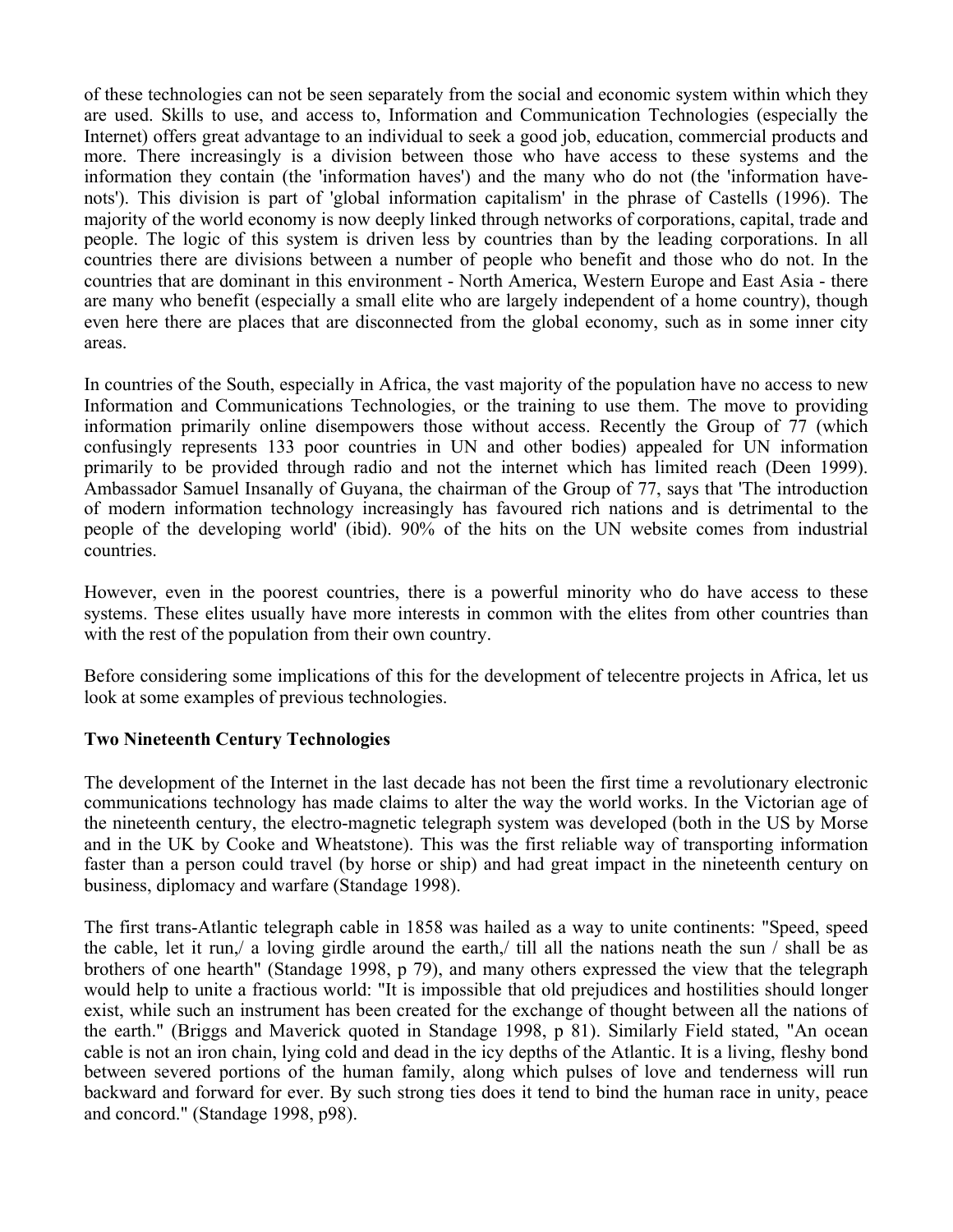However, the main uses of the telegraph were different from what these sentiments would suggest. It was primarily used to support business (especially in the United States) and to conduct governmental affairs (especially in Europe). The laying of international telegraph networks was an enabler of centralised control of the British Empire, and played a major role in military conflicts such as the Crimean War and the 'rush for Africa' of the European colonial powers in the late nineteenth century. In short, despite the optimistic rhetoric promising the telegraph would support world peace and unity, the technology was used primarily to support the existing (and developing) capitalist and imperial power structure.

We can also look at the development of railways in Africa in the nineteenth century. The railways were then new technologies that could revolutionise the economy of countries. There was great excitement about introducing railways throughout Africa ('Cape to Cairo' in the expression of Cecil Rhodes), which could bring 'progress' to Africa and integrate the continent more closely into the 'civilised' world.

However, the introduction of railways had marginal benefits for the majority of African people for the first few decades. They were primarily built to link the mines and plantations to the ports (especially in West Africa). Their main purpose was to make the extraction of commodities from Africa to Europe more efficient, and to strengthen the hold of the colonial powers over their African 'possessions'. The railways were financed almost exclusively by European companies and governments, and so we should not be surprised that they were the primary beneficiaries. Later, especially after independence, with the railways under the control of Africans they could be developed primarily to serve the interests of the country and not of colonisers. (Muller 1980)

These two examples illustrate a very simple point: while new technologies can potentially have many different impacts in a society, the primary effects of their introduction is usually to strengthen the power of the organisations investing in the technology.

#### **History and definition of Telecentres**

#### *Brief history of telecentres*

In the last few years, telecentres have become a catch-all term for various projects aiming to provide access to Information and Communications Technology (ICTs), particularly in developing countries. Below (section 2.2) we look at the meaning of the term, while here we sketch the development of this idea.

The first telecentres were established in the early 1980s in Scandinavia (particularly Denmark) as 'social experiments' in promoting the use of advanced Information and Communications Technology (Cronberg et al 1991). These experiments usually had three years of public funding. They were seen largely as learning experiences and were useful for letting people experiment with different ICTs, especially farmers. Soon after these first Scandinavia centres, similar projects were established in other parts of Europe (including the Manchester Host in the UK) and North America. These centres in developed countries mainly aimed to bring access to ICTs for people who normally would not access them. The focus was very much on computer and online applications, less on basic telephony.

The UN body responsible for telecommunications is the International Telecomms Union (ITU). Since the early 1980s, they had been concerned with bringing access to telephony throughout the developed world. The term used was 'Universal Access', and the issues were highlighted in their study 'The Missing LINK' (1984), known as the Maitland report. This report looked at the differences in telephone access between rich and poor countries and established the objective that "by the early part of the next century virtually the whole of mankind should be brought within easy reach of a telephone". In 1992, the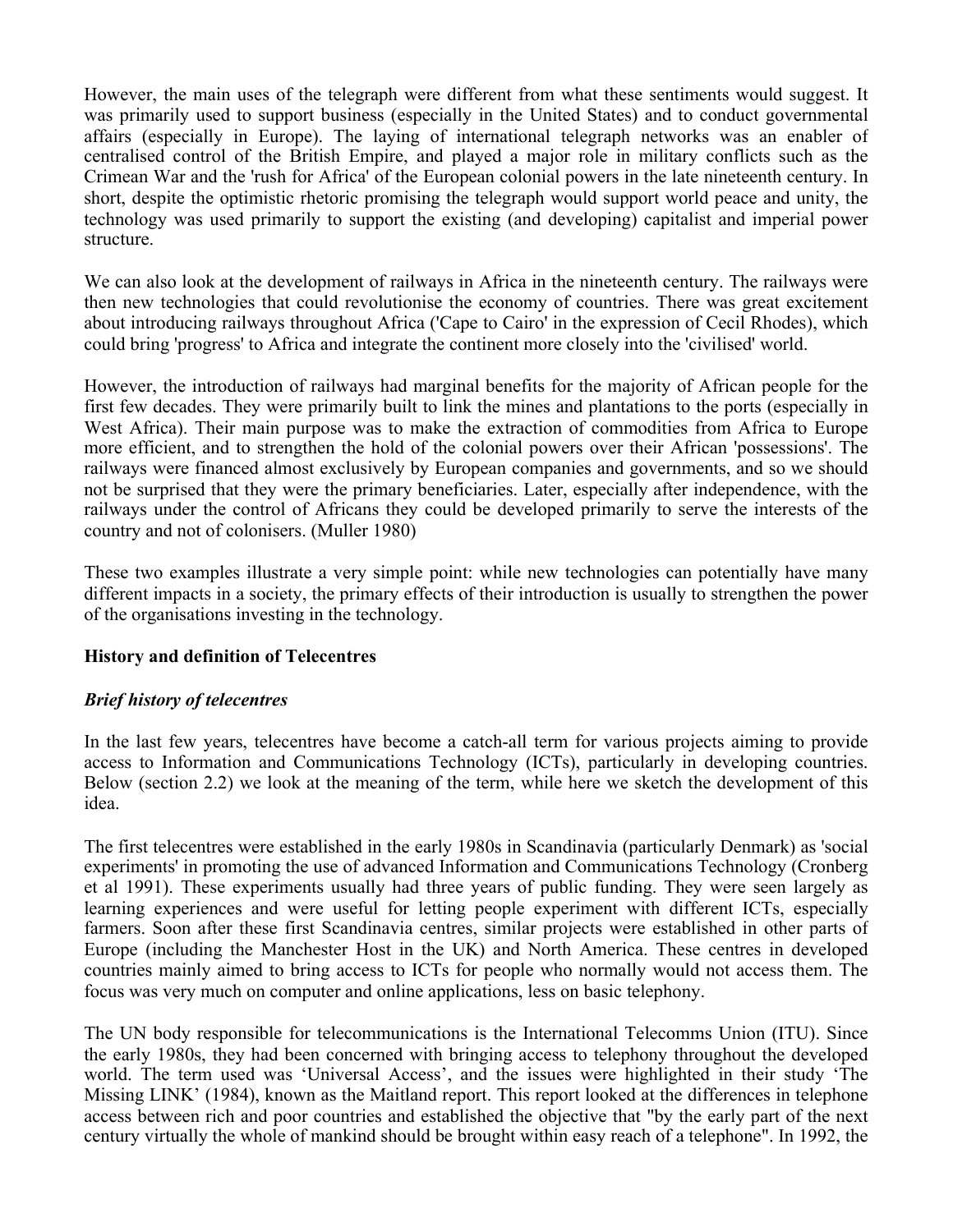ITU held their conference in Buenos Aires, and a major issue was how to meet the Maitland objective. Some of the activists from the early European projects presented telecentres as the means of achieving this, and Johan Ernberg and others of the ITU happily adopted this approach. This went into the Buenos Aires Action Plan number 9 which aims to "develop best-practice, sustainable and replicable models of ways to provide access to modern telecommunication facilities and information services, particularly to people in rural and remote areas. To this end pilot projects are implemented in a number of countries in different regions, at different stages of development and with different geographical, social, economic and cultural conditions", particularly telecentres (Ernberg, 1998)

Throughout the 1990s, the ITU has been establishing and supporting telecentre projects in developing countries. Since the mid-1990s, many other international donors have joined this trend, and there now are a plethora of projects. For example, the ITU has developed Multipurpose Community Telecentres (MCTs) in 24 countries. Another major programme is run by the International Development Research Centre (IDRC), called PAN in Asia and Latin America; and in Africa called Acacia. Acacia funds pilot telecentre projects as part of a program aimed at advancing "the access of disadvantaged communities in Africa to modern information and communication technologies and to apply them to their own development priorities."

Many reports have looked at how access to ICTs is skewed towards those already with higher incomes and education, and a new term of "digital divide" has been coined. The Human Development Report of 1999 (UNDP, 1999) focused on how new technologies have supported globalisation which greatly benefits a few in the 'global loop' while leaving a majority further disempowered.

The ITU World Telecommunications Development Report of 1998 (ITU 1998) focussed on Universal Access being a more realistic goal for developing countries than full Universal Service (a phone in every home), and that telecentres can play an important role in national strategies for achieving this. Johan Ernberg puts the case for telecentres most clearly and relates it to providing universal access to telecommunications (Ernberg 1998). Assuming a capital cost per telephone line of US\$1,000, the minimum annual revenue per line expected by telecommunications operators for profitability is estimated at US\$ 330 - 400 (Teleconsult 1997). This figure is higher than the average annual GDP per capita in most low-income countries - and therefore a telephone in most people's home is completely unrealistic in the near future (on present assumptions). The position is made worse when it is remembered that in most rural areas the cost of telecomms provision is higher than average while the wealth of most residents is much lower than the national average. This leads Ernberg to consider telecentres as a vehicle to provide Universal Access rather than Universal Service.

Similarly, many development agencies have seen providing telecommunications and other ICT infrastructure as of vital importance. For example, the World Bank devotes their 1998 World Development Report to 'Harnessing Information for Development', and they devote much attention to telecentres, describing them as "a powerful engine of rural development and a preferred instrument in the fight against poverty" (World Bank 1998).

The UN Economic Commission on Africa has chamapioned the developing of an 'African Information Society Initiative'. Several conferences have been help on this, and telecentres have been praised as a means of making nw technologies accessible. An example of the high profile being given in Africa to the use of technology for development is the 'African Connection' rally of early 1999. Jay Naidoo, the then South African minister of communications, led a team on a drive from Tunisia down to South Africa, stopping at telecentres in all countries they crossed.

With this great interest, many conferences have been held discussing telecentres and related issues of universal access to ICTs. These include: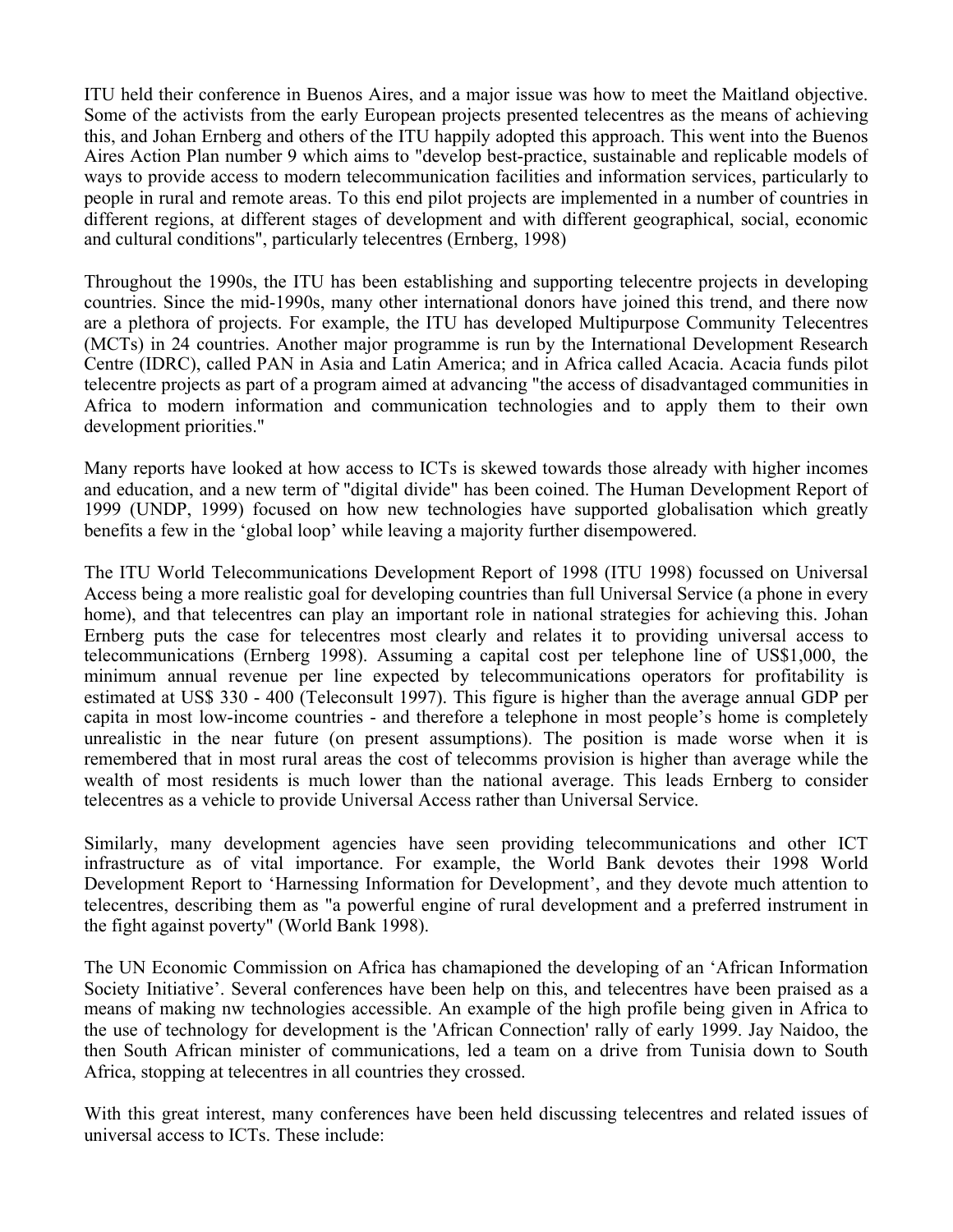- Information Society and Development, Midrand South Africa, May 1996.
- Empowering Communities in the Information Society, Helderfontein South Africa, May 1996.
- Global Knowledge, World Bank, Toronto, June 1997.
- Africa Telecomm, Johannesburg, May 1998.
- 'Partnerships and participation in Telecommunication for Rural Development' Conference, University of Guelph, October 1998.
- 'There are no Boundaries' NTCA Conference, Washington, December 1998.
- ITU Telecentre Seminar for Eastern Europe, Budapest, December 1998.
- 'Building the Information Community in Africa', Pretoria, February 1999.
- ITU Telecentre Seminar for North African countries, Tunis, March 1999.
- Telecentre Evaluation Workshop. IDRC, Far Hills Canada, September 1999.
- ITU Telecentre Seminar for Arab Countries, Damascus, October 1999.
- African Development Forum, Addis Ababa, October 1999.

## *Definition of telecentres*

There is always a problem of definition with telecentres as so many related terms are used with varying meanings. Colle and Roman (1999) have counted over 30 different names for these kinds of centres. Terms encountered include telecottages, multipurpose community centres, community technology centres, digital clubhouses, cabinas publicas, infocentros, telestugen, community access centres, electronic village halls, telehaus and televillages. Colle and Roman (ibid) suggest that a telecentre is 'a shared facility that provides public access to information and communication technologies'. According to Gaston Zongo of the IDRC's Acacia programme a telecentre "is a place where public access to communication and information for economic, social and cultural development is provided through IT" (Zongo 1999). Steve Cisler proposes that, "A telecentre provides information and communications services needed by the local community".

In the European Union, the term '**Telecottage'** is usually a "community based" facility that is there to assist learning, access to technology, access to work etc. for its local community. The Telecottages movement started in Sweden and the idea has been taken up quite widely, notably in the UK where at the last count there were some 200 telecottages; whereas "**Telecentre**" suggests a more commercially focused facility that has been established for specific commercial purposes, particularly telework. (Simmins, 1999)

Shady Kanfi and Frank Tulus of the IDRC define a telecentre as "A location which facilitates and encourages the provision of a wide variety of public and private information-based goods and services, and which supports local economic or social development." (Kanfi and Tulus, 1998)

For this paper, a telecentre is an organisation offering telecommunication and other information services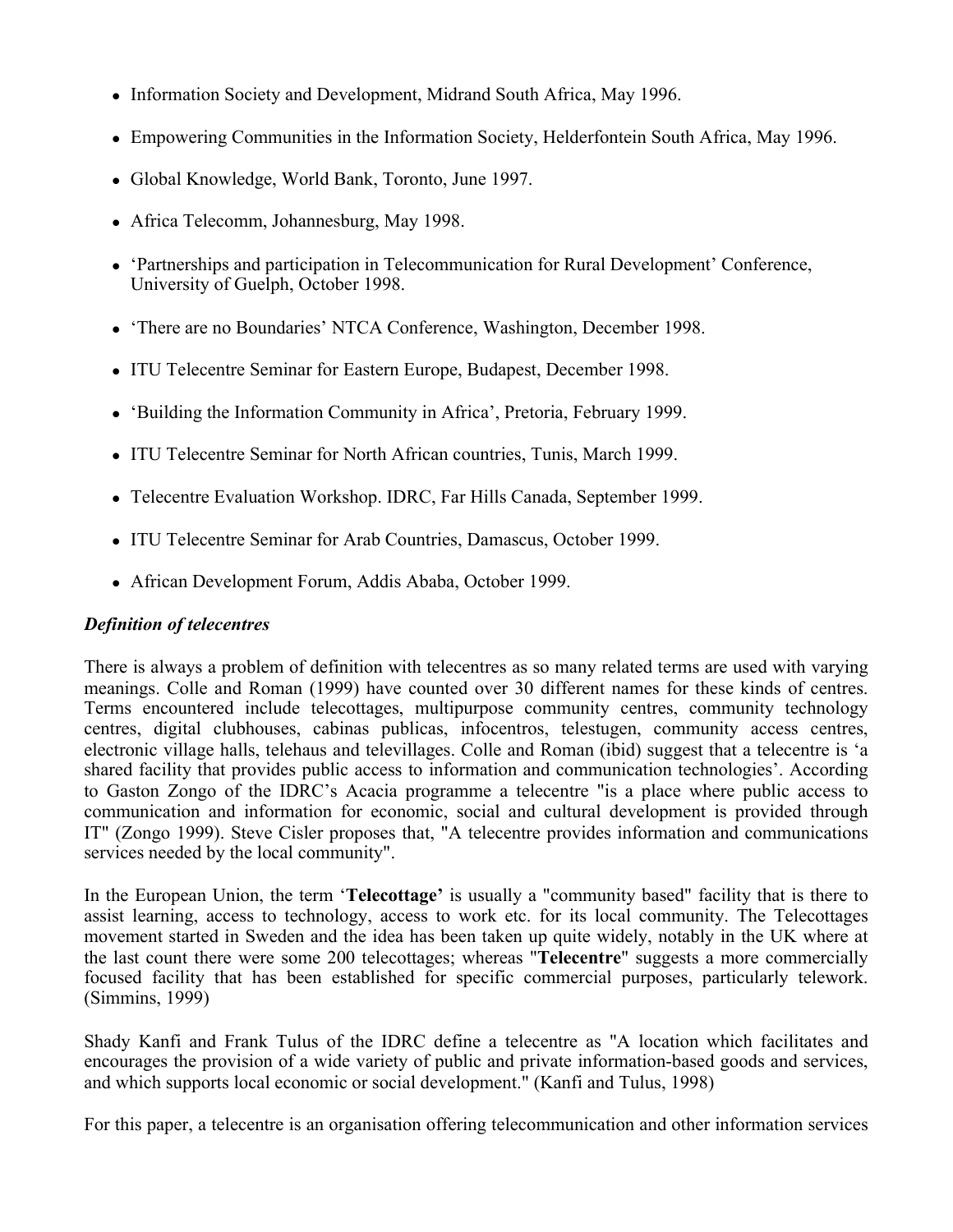to a disadvantaged community. There are many related issues of forms of ownership, technology and business model – which we shall look at in the next section.

### *Telecentres in South Africa*

The legacy of apartheid is as strong in telecommunications as other parts of life. The latest reliable figures that we have come from the household survey of 1997, which shows that 32.2% of households in South Africa have a telephone (fixed or cellular); while 68.1% of the country have access to a phone (either in their house, at a neighbour, communal phone or at shop or clinic).

| <b>Universal Service</b> |       | <b>Universal Access</b> |       |
|--------------------------|-------|-------------------------|-------|
| Total                    | 32.2% | Total                   | 68.1% |
| African / Black          | 13.6% | African                 | 59.4% |
| Coloured                 | 37.2% | Coloured                | 72.4% |
| Indian                   | 74.2% | Indian                  | 89.1% |
| White                    | 84.9% | White                   | 91.5% |

The new democratic government in 1994 was committed to addressing the inequalities of the past. The Reconstruction and Development Programme stated that, "The aim of the telecommunications sector will be to provide universal, affordable access to all as rapidly as possible within a suitable and affordable telecomms system" (ANC, 1994).

The main thinking around telecentres in South Africa came from the ANC-aligned structures in the early 1990s, especially the NGO the Centre for Developing and Information and Telecommunications Policy (CDITP). This thinking went into the process of developing the Green and White papers on telecommunications that led to the Telecommunications Act (1996). In this process an Agency was proposed that would work to facilitate access to telecommunications for all South Africans. This was set up in early 1997 as the Universal Service Agency, at the same time as the South African Telecommunications Regulatory Authority (SATRA).

Also, in May 1996, South Africa had held the Information Society and Development (ISAD) Conference, bringing together the G7 countries and 30 developing nations. South Africa prepared a paper for this conference (DACST, 1996) which was the first South African position on how to use these new technologies for national development. One of the main projects proposed was establishing computerised 'Multi-Purpose Community Centres" (MPCCs) to provide community access. At the same time as ISAD, a separate conference was held explicitly looking at models of community access to ICTs, called Empowering Communities in the Information Society. This looked in some detail at various international models of MPCCs, telecentres and other community IT centres (Berlyn, 1996).

The Department of Communications has produced several documents outlining various projects of extending access to ICTs, such as the Public Internet Terminals in post offices and Internet Labs in previously disadvantaged universities (Department of Communications, 1998).

The Universal Service Agency (USA) was established in early 1997, and quickly came to see its main role as setting up telecentres (though interestingly the Act that set it up does not mention telecentres once). The USA controls the Universal Service Fund, between R10 million and R20 million per year,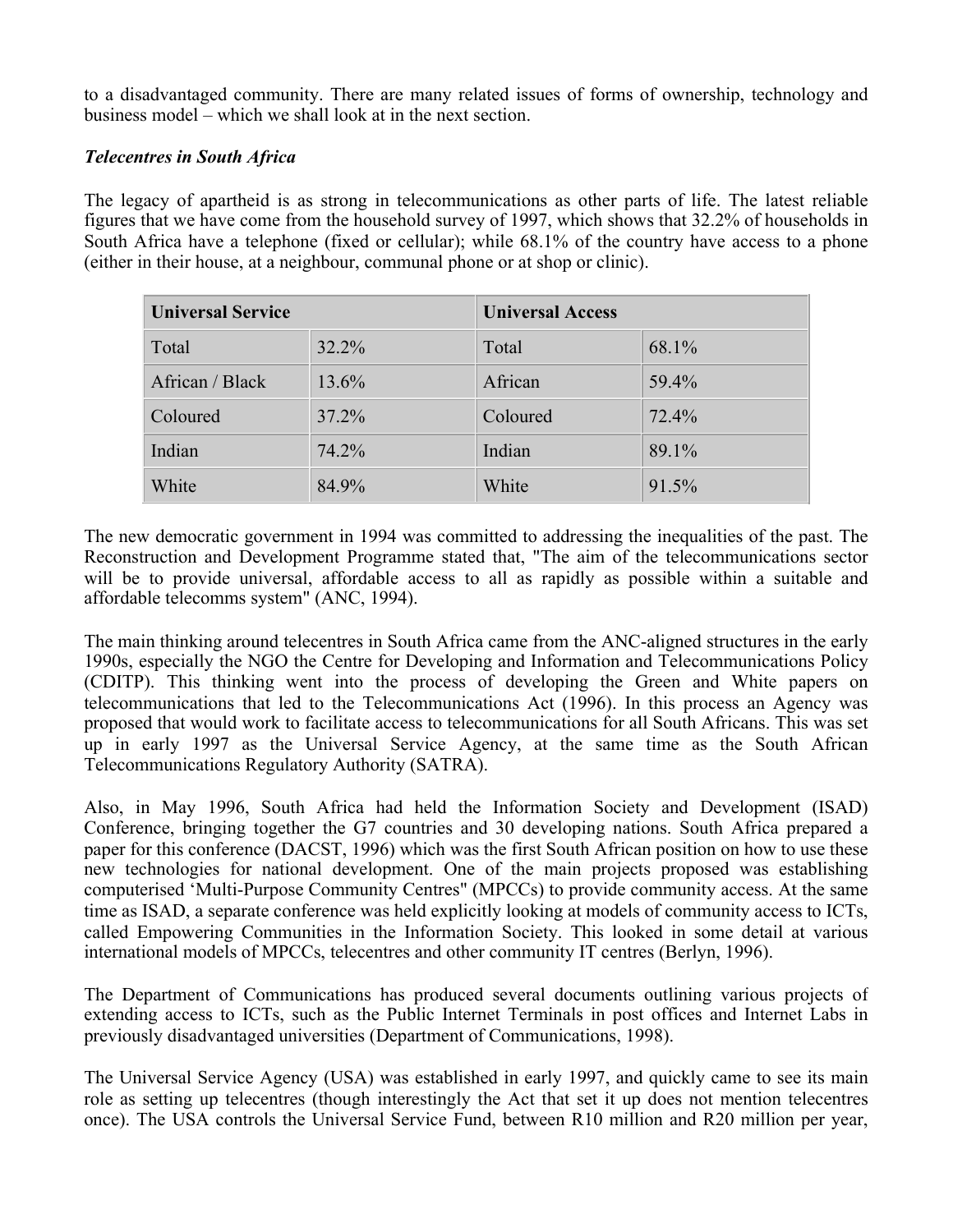which is contributed to by the telecom operators. After early over-optimistic targets of having several hundred telecentres in a couple of years, the first centre was launched in March 1998 and to date around 34 centres have been established, primarily in rural areas. Up to 50 centres should be operational by March 2000.

A full telecentre costs around R200,000. This buys around five phones, Computers (around 4), a photocopier, fax machine, printer, scanner, OverHead Projector, TV & Video and modem. The building also is renovated, with furniture and security being added. A mini-telecentre follows a model developed by the CSIR - a computer in a moveable cabinet with a 3-in-1 (printer, copier, scanner) with phone lines and a modem - costing around R15,000. Some of the existing 18 telecentres are very successful. GaSaleka in the Northern Province is a remote rural area near Botswana. Their telecentre offers telephones, copying, small business services and computing. Their turnover is around R8,000 per month with a sizeable profit. They offer computer training, which is certificated through the nearby Ellisras Technical College. The course costs R1,250 and is in great demand - the first 14 students graduated in September. The only thing you can get for free there is condoms!

Other successful telecentres are in townships, such as the Mamelodi Community Information Service (MACIS) which has developed a community directory and runs a webpage. Some telecentres have technical, billing or organisational problems. One 'problem' is competition which has reduced the turnover of the telecentre in Tembisa greatly.

The telecommunications operators also have license targets for providing access in disadvantaged areas. Telkom is obliged to rollout 1.7 million lines in disadvantaged areas during their 5 year exclusivity period, and the cellular operators have Universal Service Obligations (USOs) Vodacom at 22,000 and MTN at 7,500. Telkom also has to provide 120,000 payphones and lines to 20,000 'priority customers' and 3,204 villages by the year 2002. Vodacom have established 1,500 phoneshops run as small businesses, and MTN have established many community payphones.

An important study was conducted by Aki Stavrou and Khumbulani Mkhize for SATRA (Stavrou and Mkhize, 1997). This study looked at categories of 'Needy people' that could benefit from telecomms subsidy (the phrase 'need people' comes from the wording of the Act). The study indicates that in South Africa, 36% of all households fall under the minimum Household Subsistence Level. From this can be calculated that with up to 2% of household income allocated to telephony and an expenditure of R30 as a benchmark, then 44% (3.8 million) of all households are unable to utilise a telephone at home. This percentage rises to 69% or just over 6 million households if monthly expenditure is set at R70. This means that 60% of all households would not even be able to afford to rent a telephone at R49.59p.m. Thus, on currently available data, only 3.7 million households (42%) can afford to install and maintain a telephone without assistance. The study looks at various groups, such as those in poverty, the disabled, students and care workers, and considers mechanisms for providing subsidy to these groups.

In South Africa, there are approximately 9 million households (Statistics South Africa, from the 1996 census). Around 3 million of these have a telephone, and 6 million do not. From the projections in Stavrou and Mkhize's paper, many households would not be able to afford to run a phone (at current prices) even if there was complete network coverage. Therefore, providing Universal Access (access to public telephony) is the focus of most projects in community telecommunications in South Africa. In the longer term, as prices come down and living standards go up, then there is a greater chance that South Africa could move towards higher household penetration levels.

In 1998, the USA commissioned the CIET Research organisation to conduct a baseline study for the impact of their telecentres (CIET, 1998). This study conducted over 12,000 interviews in 103 sites in the Northern Province, Eastern Cape and Northern Cape. There were three main findings: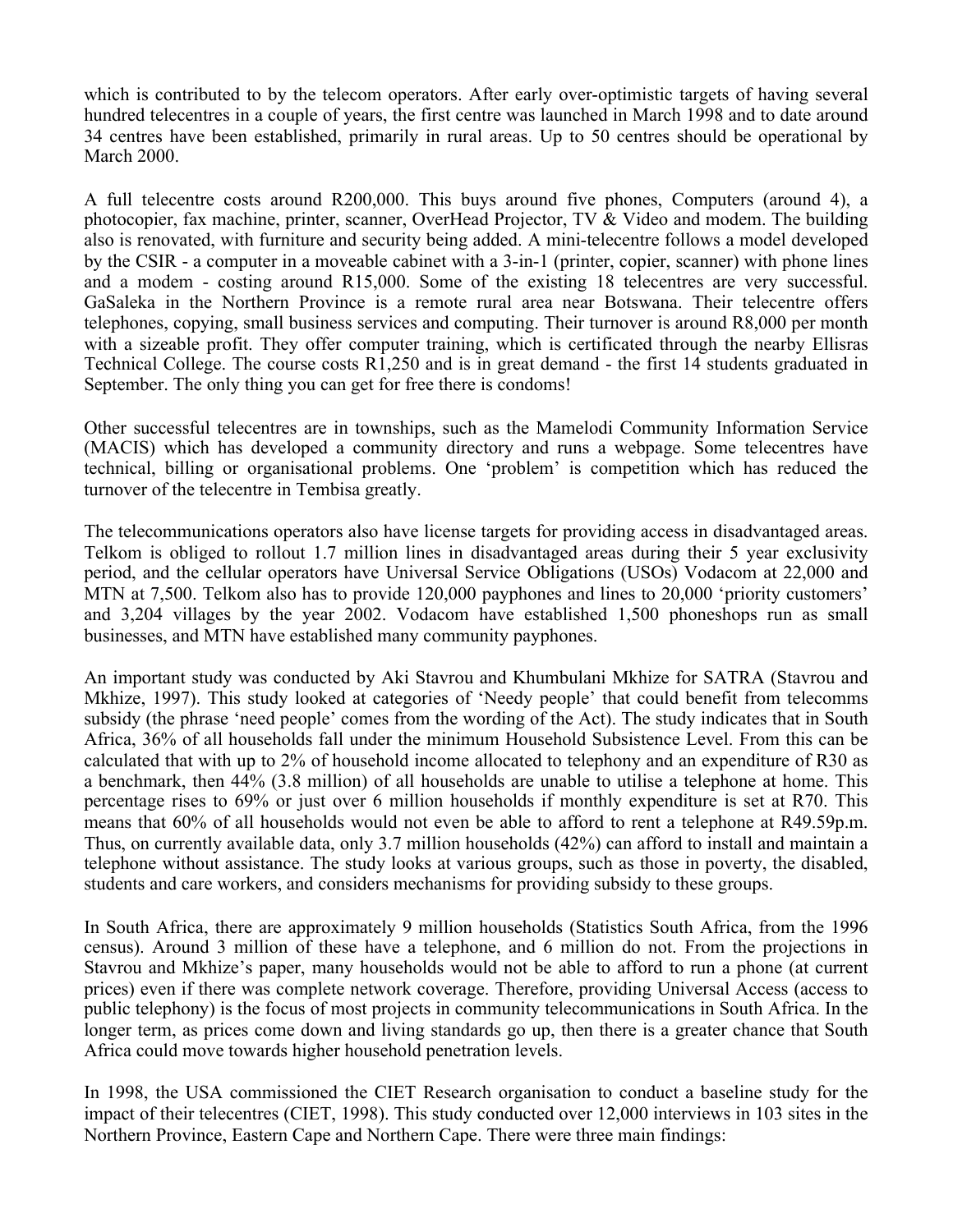- Hardware alone is not enough: Half the respondents in the three provinces said they never made a telephone call in spite of the high coverage of telephones. Reports of 24 hour telephone access including street phones was 85% of the sample in the Eastern Cape, 95% in the Northern Cape and 75% in the Northern Province. Provision of the hardware is but the first component in increasing ICT access. The second and considerably more challenging component is a communication strategy – promotion and training to address the weak or absent tradition of connectivity.
- Telecentres are part of the service industry yet service is not a high priority. A review of 29 telecommunications centre operators at the sentinel communities (only three were USA telecentres) revealed low service standards. One third of managers of these centres said they had no knowledge of the needs of its customers while the other two thirds said they did not develop services to meet user needs.
- Telecentres must be linked to real needs: For telecentres to work they must be linked to community needs.

Some work has been published by Vodacom on their phoneshops (Carrim, 1999), which shows that most of the 1,500 are successful small businesses. These phoneshops tend to be in townships, rather than remoter rural areas. They cost around R20,000 to set up (most franchisees take loans for this) and the majority of them are in township areas. They are run by individual entrepreneurs, and now there are 760 franchisees, several owning multiple franchises. These phoneshops now make around R8 million per month. Some of the phoneshops are starting to expand into fax and photocopying services.

The differing experiences of the USA supported telecentres and the phoneshops tends to question the model for universal access that is being carried out in South Africa. The question of which models most effectively can provide community access must be addressed so that available money is spent on viable projects.

#### **Telecentre examples from elsewhere**

Many countries now have telecentres and other projects for universal access to ICTs. This section quickly reviews some of the different models in other countries.

## *In Africa*

Mike Jensen (1998) has reviewed various Telecentres in Africa. In Africa, 75% of the population is rural, with very low income and access to telecomms. There is one phone per 200 people in Sub-Saharan Africa, and one internet user per 9,000. Jensen describes two main models: firstly the smaller demanddriven Telecentres; and secondly, supported Multi-Purpose Telecentres - UNESCO / IDRC / ITU projects in Benin, Mali, Mozambique, Tanzania, Uganda (working with local PTOs and community centres, libraries, municipalities, community radio, business, ministries); Tunisia (about to launch national tender for 100 telecentres).

A consortium of donors, including the International Telecommunications Union, International Development Research Centre and UNESCO has funded a number of telecentres in Mali, Uganda, Tanzania and Mozambique. These are the most reported telecentres.

Nakaseke in Uganda is an impressive example of a locally based project, where the community has been actively involved in planning the project Through local collections the community has constructed a big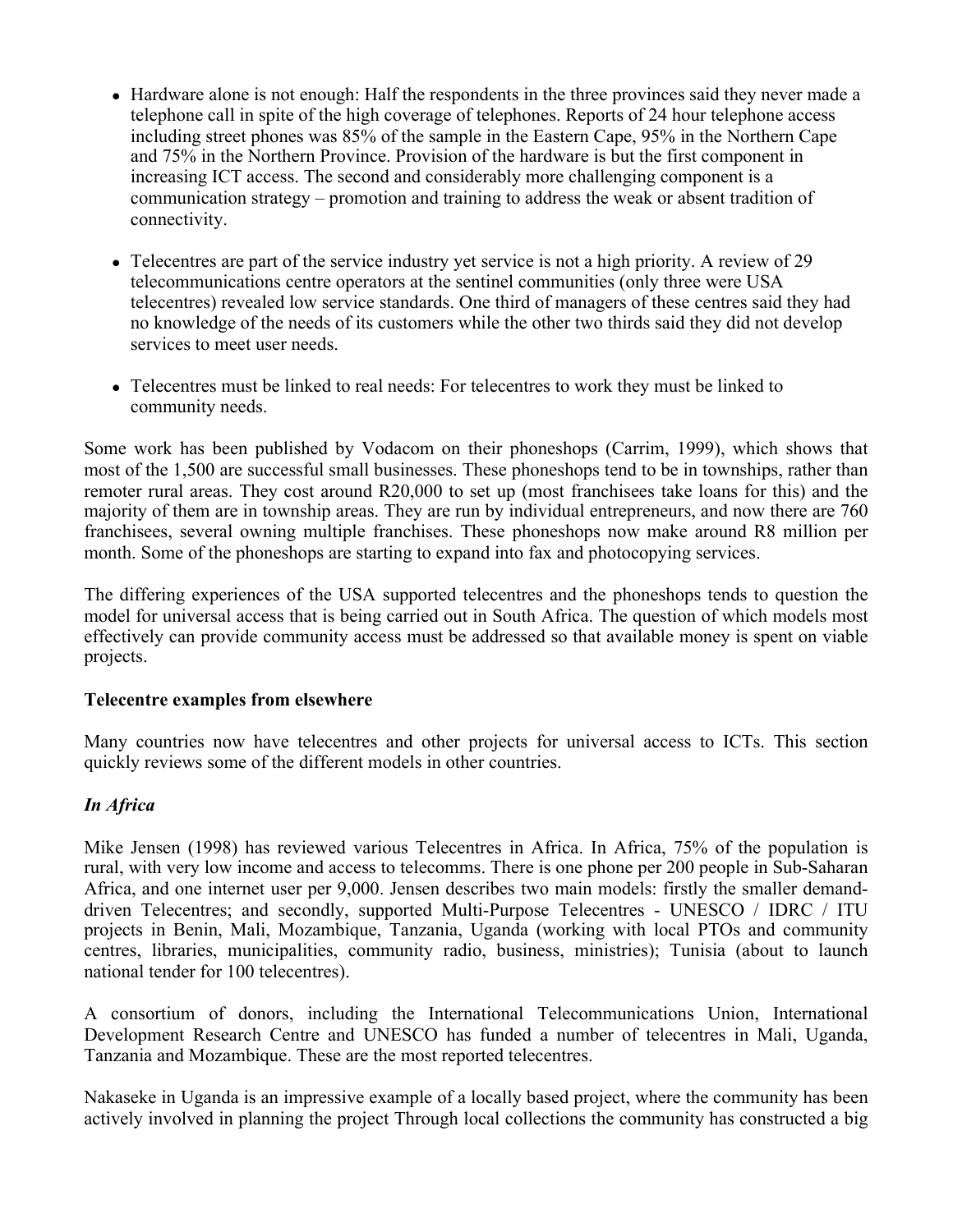telecentre building (Mayanja 1999). However, Nakaseke has received a large amount of attention and around US\$ 500,000 funding international donors and Uganda Telecom Limited and the Public Libraries Board. While this is admirable, this level of support is unlikely to be repeated in many other communities. Others (Opuku-Mensah 1999) have questioned whether these services that are charged will make any difference to the lives of the many poor in Uganda, and Dahms (1999) questions whether the centres will be only of benefit for the educated.

Others of the centres were set up largely at the instigation of an international development worker, such as the centre at Wa in Ghana developed by a US Peace Core volunteer (Bruning, 1999).

Other of the major telecentres have been established at Timbuktu in Mali (Scharfenburger, 1999) and in Mozambique (Gastor, 1999). The Timbuktu centre is doing quite well and is planning to become an Internet Service Provider in the area.

Several telecentres were established during the African Connection rally in early 1999 when then Minister Jay Naidoo drove through Africa, visiting a telecentre in each country visited. In late 1999, Claire Sibthorpe (2000) visited 4 of those newly established centres in Zambia, Tanzania, Egypt and Tunisia and found very mixed results. Some of the centres were very well used, though economic sustainability was a question with all. In Egypt the centre is still awaiting a phone line, and in Zambia the centre requires an expensive direct leased line to the capital due to poor local infrastructure. There were weak management skills in most of the centres.

Distinct from these externally funded centres are many thousands of much smaller phone shops in several countries that have been set up by small entrepreneurs, usually in the major cities. In Senegal, there are no public phones, but there are 7,000 'telecentres prives', some with fax, and 70 with internet. In Egypt there is a similar phenomenon with thousands of small phone bureaux. In Ghana where there is a joint venture between the Post Office and an Internet Service provider that offers free email addresses and 30,000 Ghanaians signed up in 3 months to send/receive email.

#### **In Other Developing Countries**

**Grameen Phone in Bangladesh:** Bangladesh is a very poor country in South Asia, with 26 phones per 1,000 people in 1996. Grameen Bank is the best known 'micro-lender' in the world - giving very small loans to support 2.1 million micro business (especially through women entrepreneurs in disadvantaged areas). Since 1998 Grameen Phone has been using the same principle in creating small telephone businesses. They lend enough money to a woman who applies to buy a cell phone that is used as a payphone (with a stop watch and calculator to work out the costs). 500 village phones are now in place, with 1,000 expected by the end of 1999. The village operators keep around US\$2 profit per day (twice the average per capita income). Of these 500 phones businesses, not one has proved unsuccessful. Selection criteria are that the home must be at the centre of the village, one member of the family must be literate and numerate and that there is a friendly attitude for the business service. Studies have shown an improvement in health services and business opportunities in villages with these phones. This scheme works with a cellular operator Grameen Phone (in alliance with Norwegian Telenor) in extending the cellular network in Bangladesh.

**Peruvian Telecentre Franchises:** The Peruvian Scientific Network (RCP) has established telecentres to provide access to computers and internet. They use a franchise model, with three different levels:

 'Mother Infocentres' are operated in major cities and are owned directly by the RCP and usually have a lab of around 50 computers. There are 25.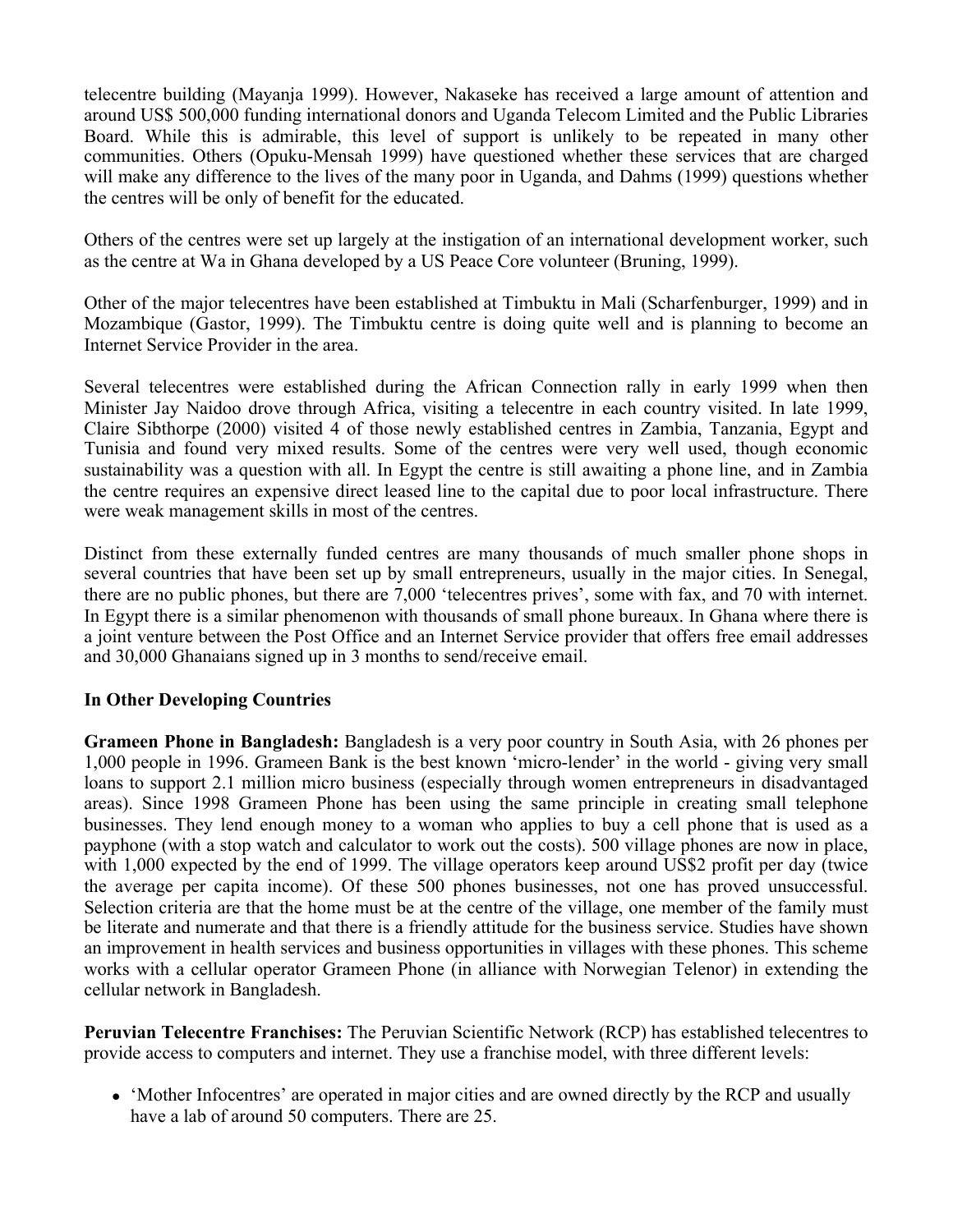- Telecentre franchises in smaller towns usually have 20 computers. Equipment, training and general support is offered by RCP, and the local owner runs the business and pays around US\$1,000 per month to RCP. There are around 300.
- 'Monocabinas' with one computer, printer, phone & modem serve rural areas. They are about 250.

The network as a whole develops information for all the telecentres to use - such as health and education content from the ministries and business opportunities. This has been so successful that El Salvador has asked the RCP to set up a network in their country.

**Telecentres in Mexico**: Scott Robinson (1999) reports on two telecentre programmes that generally have failed (5 now operating out of 20 set up). The main problems have been lack of funding and backing (from governments, university and the telcomm company). This is traced to a political centralisation that does not encourage a sharing of information that telecentres could provide.

**India:** In India telecentres also give public access to the internet, but with a focus on business over the net. Loyola Joseph (1999) runs a network of 150 telecentres around Tamil Nadu. The local centres are privately owned franchises, with the network providing internet connections and information services. The focus is on providing telecommuting jobs in over 50 fields (writing, translating, computer technical, data entry) and each telecentre has provided around 50 jobs.

## **In Developed Countries**

There are many telecentre-type centres in Europe, North America and Australia, with the focus is usually on computer and internet connectivity rather than telephony. As Steve Cisler (1998) points out, even rich cities have poor people who lack ICT access.

**Europe:** Falch (1998) reports on telecentre (Multi-Purpose Community Information Centres) in Europe. There are two main types: those concentrating on local businesses; and those primarily educational, training, social and cultural activities. He lists centres in different countries: UK (160), Germany (47), France (10), Sweden (25), Denmark ( 10), Finland (40), Norway (all closed), Ireland (10), Austria (12), Belgium (1), Spain (6), Italy (2), Estonia (32), Hungary (50), E Europe (11 in 9 countries), USA (260), Canada (5), Australia (70) - though there are great differences (some very large in France, to v small in Hungary). Most telecentres have similar main objectives: to support regional cohesion; provide access to IT & telecomms; diffuse IT knowledge; train in IT and related qualifications; provide access to IT related business services; and create local employment. Some have integrated with other organisations (libraries, support for unemployed). A successful model has been to remain independent but provide public funded services (e.g. training, local info point). Other funds can come from business services (consultancy, IT support, accounting), charged public provision of IT access, centre for telework (especially in UK). Basic lesson - telecentres must generate their own income as public funds for startup does not last long. Most successful model of independent body linked to development projects generating funds from own activity and some funded public services.

In Wales there are 45 telecottages (Moindrot, 1998) that offer access to equipment and some employment opportunities through telework. The centres must have enthusiastic staff – who work for love and occasionally money! The centres are cheap to start (US\$3,000 - \$8,000), and should aim to be profitable within 2 years.

There are over 50 telecottages (Ervin, 1998) in Estonia, and they started in 1993 based around the village movement. The main motivation came from the poor postal service. They received support from existing centres in Sweden and Finland. The main users at the start were schoolchildren and students,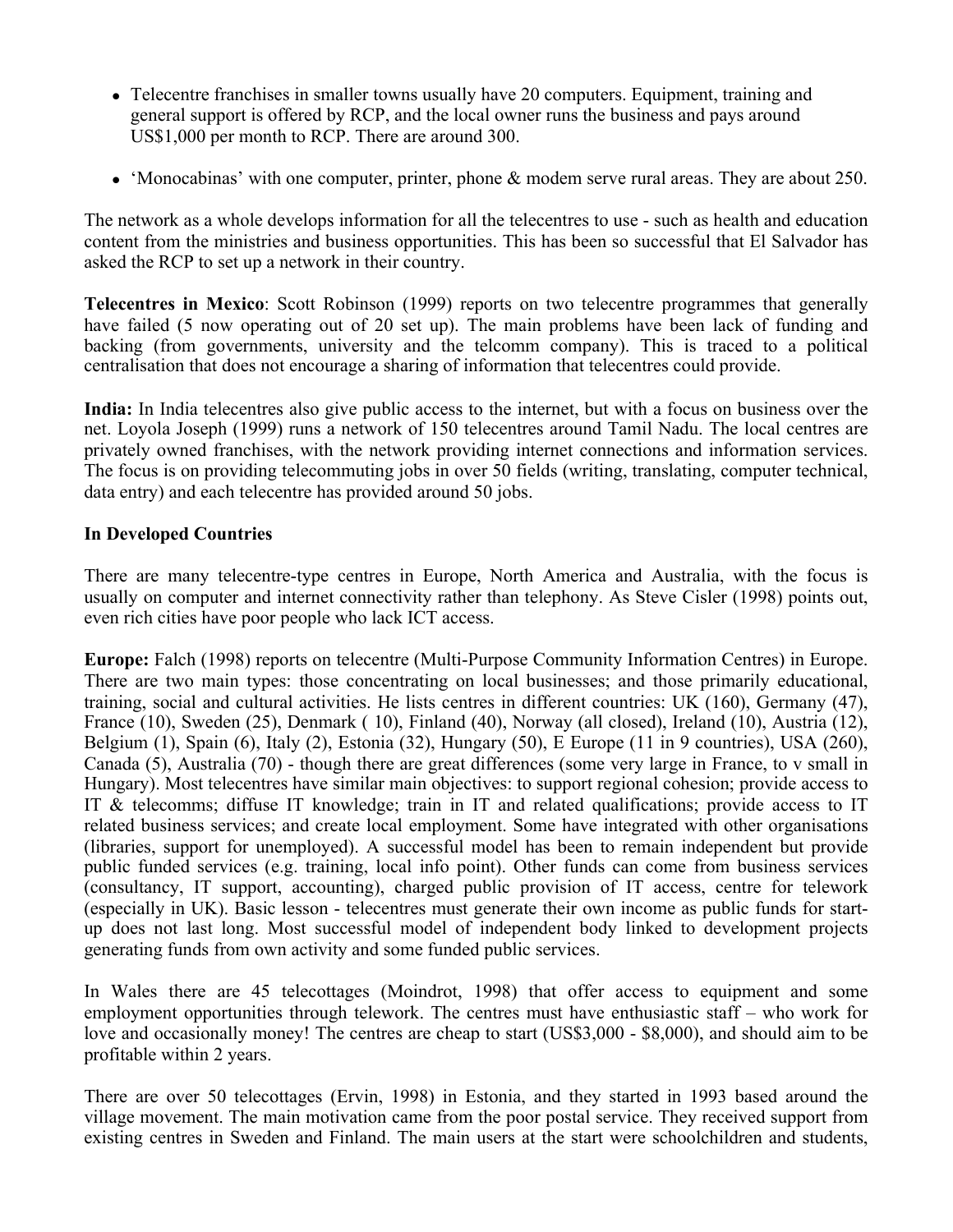and now farmers and business people are also active users. One successful strategy has been to combine the wisdom of retired people with the energy and computer skills of schoolchildren. The paper described some uses, such as supporting agriculture and linking with local government. An appendix gives a twopage outline of a business plan for a new telecentre.

**In North America:** In the USA, there are many hundreds of Community Technology Centres (Cisler, 1999), mainly operating as computing centres in poorer inner city areas. These are organised in an effective CTCNet that produces a useful newsletter, holds regular conferences and produces support materials for the centres such as a detailed manual and training guides.

Fuchs (1998b) describes the starting of telecentres in Canada as technology promotion centres in more remote areas, such as Newfoundland. In Canada there also are Community Access Point (CAP sites) that are publicly funded internet access centres in many towns and cities, often staffed by student volunteers.

**In Australia:** Australia has established many telecentres, most in the Australian Rural Telecentres Association, comprising over 70 organisations which provide information technology services and training to support rural communities, local businesses, distance education and information access. Short (1998) of the Telecentre Support Unit describes the socio-economic impact of 59 telecentres in Western Australia (a large area with a small population). In 1991 educational centres become hubs for nationally supported telecentres, with a focus on distance education (especially used by women). Now there are 59 centres with managers, and 8 staff in a regional support unit. There are computers, teaching video link (1 way) and local call internet in all centres. All centres provide access to a labour market, education, community newspapers and DTP programmes. There is a long list of others projects, such as websites, tourist information, art gallery, agribusiness centre, youth club, joblink, and a women's centre. Benefits include creating 150 jobs, and keeping money in the community. Anecdotes of success include helping find jobs, starting small business, and building the community. The keys for success have been: community ownership and a rigorous process including needs survey and business plan. This is quoted as a big success story.

## **What are telecentres for?**

## *Telecentres for universal access to telephony*

What are telecentres for? The answer given by the Universal Service Agency of South Africa is typical of many of the national programmes: telecentres are a means of providing universal access to telephony and other telecommunications and information services. While this is an excellent aim, in at least two ways telecentres are a poor tool for doing this.

Firstly, telecentres are overkill for simple telephony. As mentioned above, standard telecentres in South Africa typically cost around US\$ 40,000 to establish. They often provide between five and 10 phone lines, five computers with internet access, a fax machine, a photocopier and perhaps other related equipment. This is an extremely large and expensive package for meeting basic telephony requirements. For providing reasonable access to a telephone for everyone (referred to as Universal Access), other mechanisms are much cheaper and more effective (see below).

Secondly, as yet there is no mechanism for using telecentres to provide universal access. Due to their relatively large start-up cost (combined with a paucity of evidence of ability to meet ongoing costs), nowhere yet is there a mechanism for setting up the many thousands that would be required to provide universal access to everyone in South Africa or similar countries. A number of countries, including South Africa, have been looking for mechanisms to do this in the last three years. However, in no country are there more than a few telecentres. Many of these projects are impressive, such as at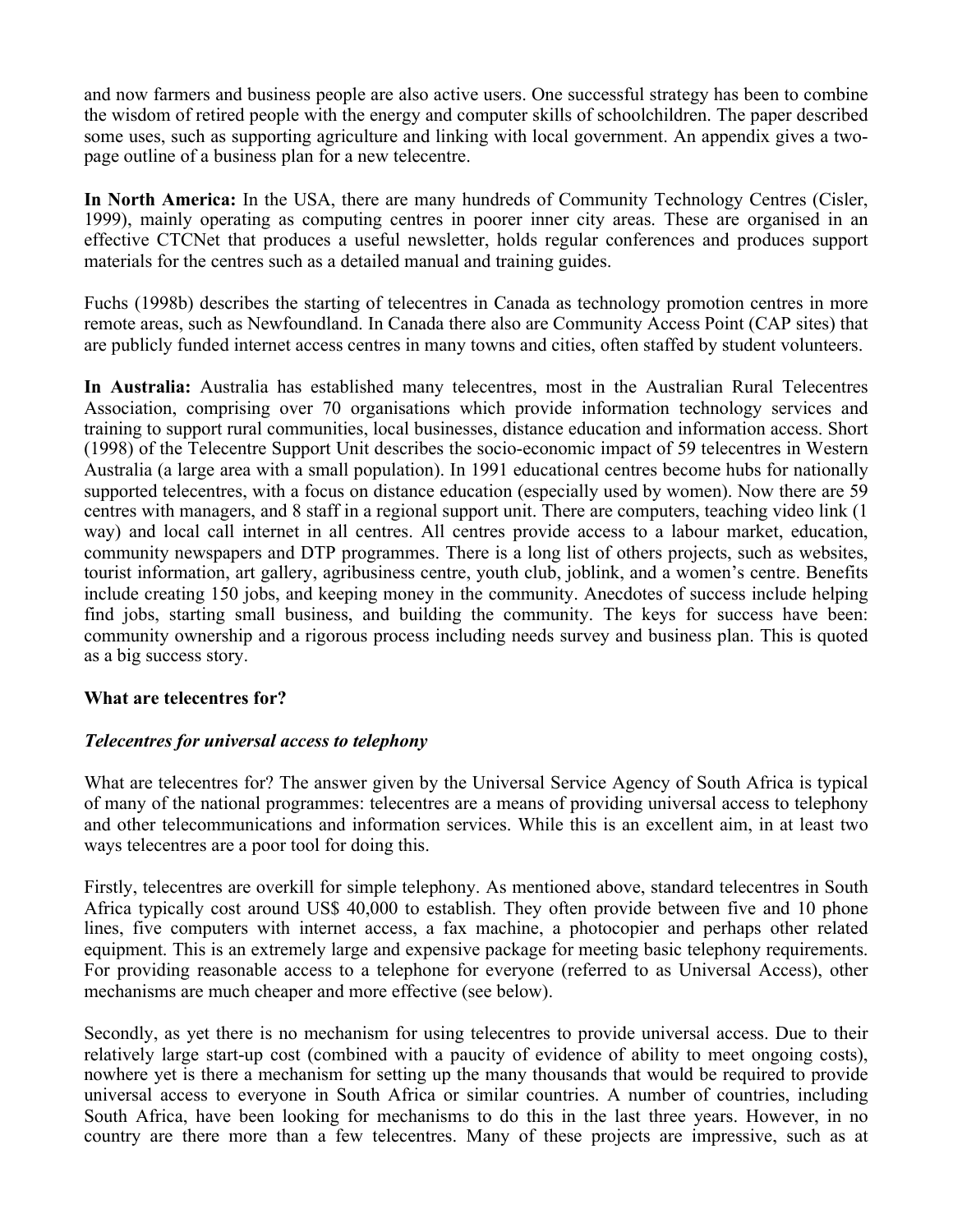Nakaseke in Uganda and Mamelodi in South Africa. However, these successes have received a very large amount of funding, support and international interest and should be seen as interesting demonstration pilot projects. As yet, they do not represent a reproducible model that can bring benefit to the majority in a country in the next few years.

So telecentres are not good at providing universal access to telephones.

There is a very real momentum to provide basic telephony services to all areas as soon as possible. This goal of universal service can be traced to the Maitland Commission (1984) report entitled 'The Missing Link' which stated that, "We believe that by the early part of the next century virtually the whole of mankind should be brought within easy reach of a telephone and, in due course, the other services telecommunications can provide". Mechanisms other than telecentres can be used for this. Payphones are the obvious example, normally run by the largest telephone company in the country. However in many countries micro businesses offering telephone services have sprung up in the last five years and have been very successful. The International Telecommunication Union refers to these as Public Call Offices. In Indonesia they are known as 'Wartels', in Chile 'taxi-phone' systems have sprung up and in Senegal there are over 5,000 "Telecentres prives" that are heavily used. A particularly interesting example comes from Bangladesh, where Grameen Telecom is working to establish 68,000 Village Pay Phones (VPP) using cellular technology that will provide access to over 100 million poor inhabitants. It will cost US\$450 per VPP that is being financed by the Grameen Bank SMME loans, and is very successful. The Grameen loans are given to women who run the cellular payphone as a small business. These Public Call Offices have grown greatly in several countries with very little or no state or international support - Grameen runs loans and does not give donations. The larger telecentres require much greater infrastructure (equipment, building, facilities), organisation and finances. There are examples of telecentres resenting being undercut by normal payphones and opposing their introduction in the vicinity (as in the Pescodia telecentre outside Kimberley in South Africa).

In South Africa there is an additional reason to provide universal telephone access as soon as possible. The legacy of apartheid has left a completely distorted pattern of telecommunications, with state-of-theart services in mainly white urban areas and quite poor to non-existent services in overwhelmingly black rural areas. The latest reliable statistics from 1996 show 89% of white households have a phone while only 11% of black households do. In South Africa this situation is fast improving with the roll-out plans of the different telephone operators. However, it is an unanswerable political point that the majority population should be provided with access to telephony as fast as reasonably possible. However, as stated above, telecentres are not a good tool for this end. The needs of universal access are for a reliable, financially sustainable approach that can be rolled out on a mass scale - such as with payphones and Public Call Offices.

#### *Telecentres as a multi-factor experiment*

Part of the difficulty of determining the nature of telecentres is that the term has recently been used so frequently with real differences of meaning that are not clarified. It could be said that it has been agreed that 'telecentres' are a 'good thing' without really examining the claim that they represent a way of providing a wide range of (sometimes conflicting) developmental services.

Telecentres are generally agreed to be tools and not ends in themselves. The end is usually stated as the support of services in areas such as education, health care, local democracy and small business support.

This means that there is a primary end and a number of intermediate stages: telecentres are an organisational form that can provide access to Information and Communication Technologies that can offer development services in a number of areas that can assist in the development process.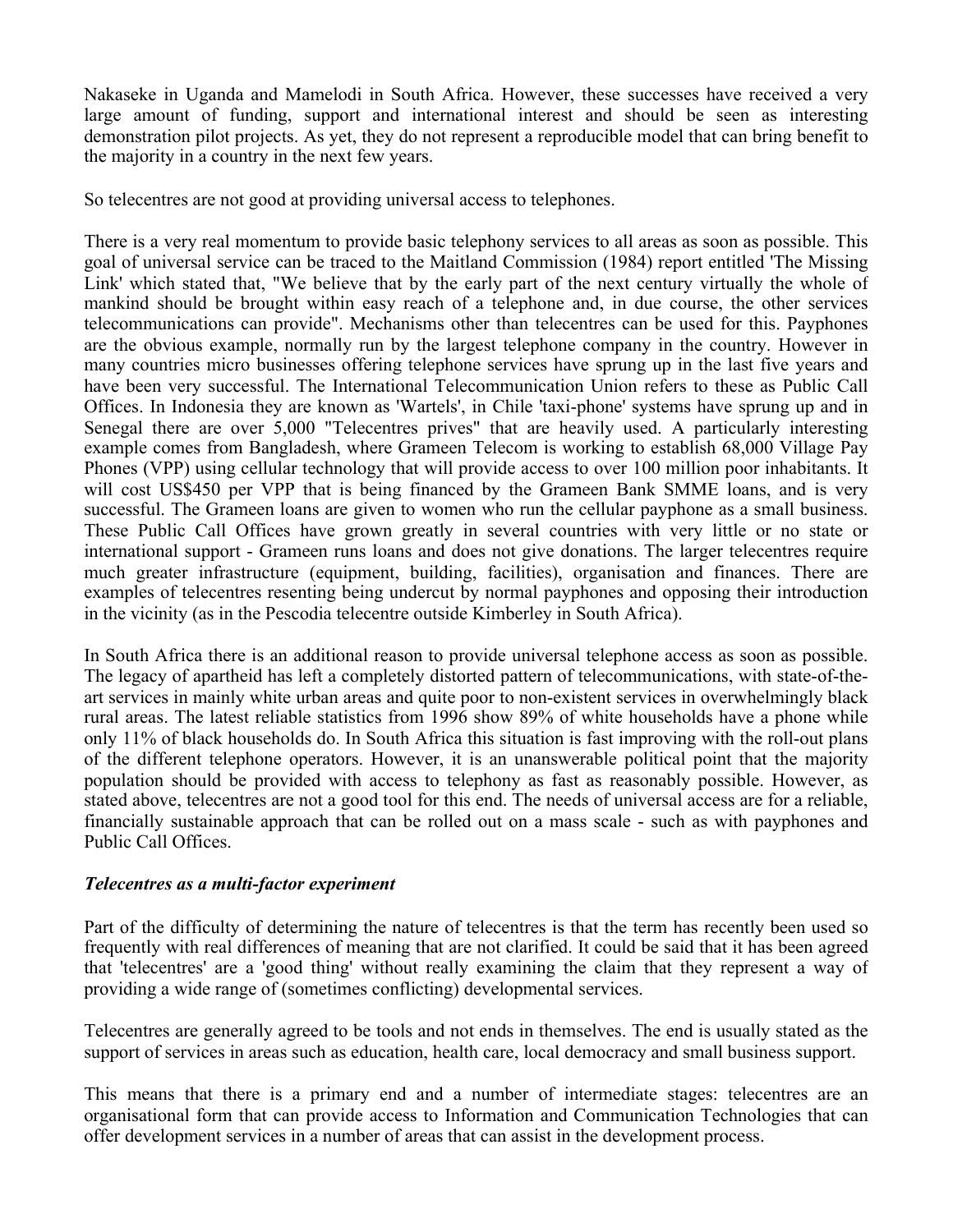# *Telecentres*  $\rightarrow$  *Access to ICTs*  $\rightarrow$  *Provide services*  $\rightarrow$  *Assist development*

This is a quite complex chain, and each stage is open to question. Also, a problem earlier in the chain (e.g. problems with the organisational form and funding of telecentres) means that elements later in the chain do not really come into question (e.g. can the Internet be of benefit to rural development).

The task of telecentres is made particularly difficult as at the same time they are experiments in many different ways.

- *Services:* What services can telecentres provide that will be of use to the communities they serve;
- *Equipment:* (Technique in Muller's model) What Information and Communications Technologies will work in rural and poor areas (for example trials of Internet radio between the Centre for Scientific and Industrial Research in Pretoria and a telecentre in the neighbouring Mamelodi township);
- *Organisation:* What ownership and management is appropriate to create a dynamic, socially acceptable and sustainable centre. Experiments include franchises, community cooperatives, privately run small businesses, and government service centres (e.g. attached to a school, post office or library);
- *Financing:* How much is required to establish a viable telecentre, and how can ongoing costs be met.

Colle and Roman (1999) describe the following as different dimensions of telecentre development:

- Public / private sector
- Publicly or privately funded
- Commercial (fee-based) / free
- Urban / rural
- Narrow focus / multi-purpose
- Independent / networked, grouped
- Community-based / establishment
- Stand alone / attached
- Profit / service
- Thematic / universal

With so many variables, it is very difficult to be clear what is being evaluated in a telecentre project. It can be useful to compare the current work on telecentres in countries of the South with the original telecentres.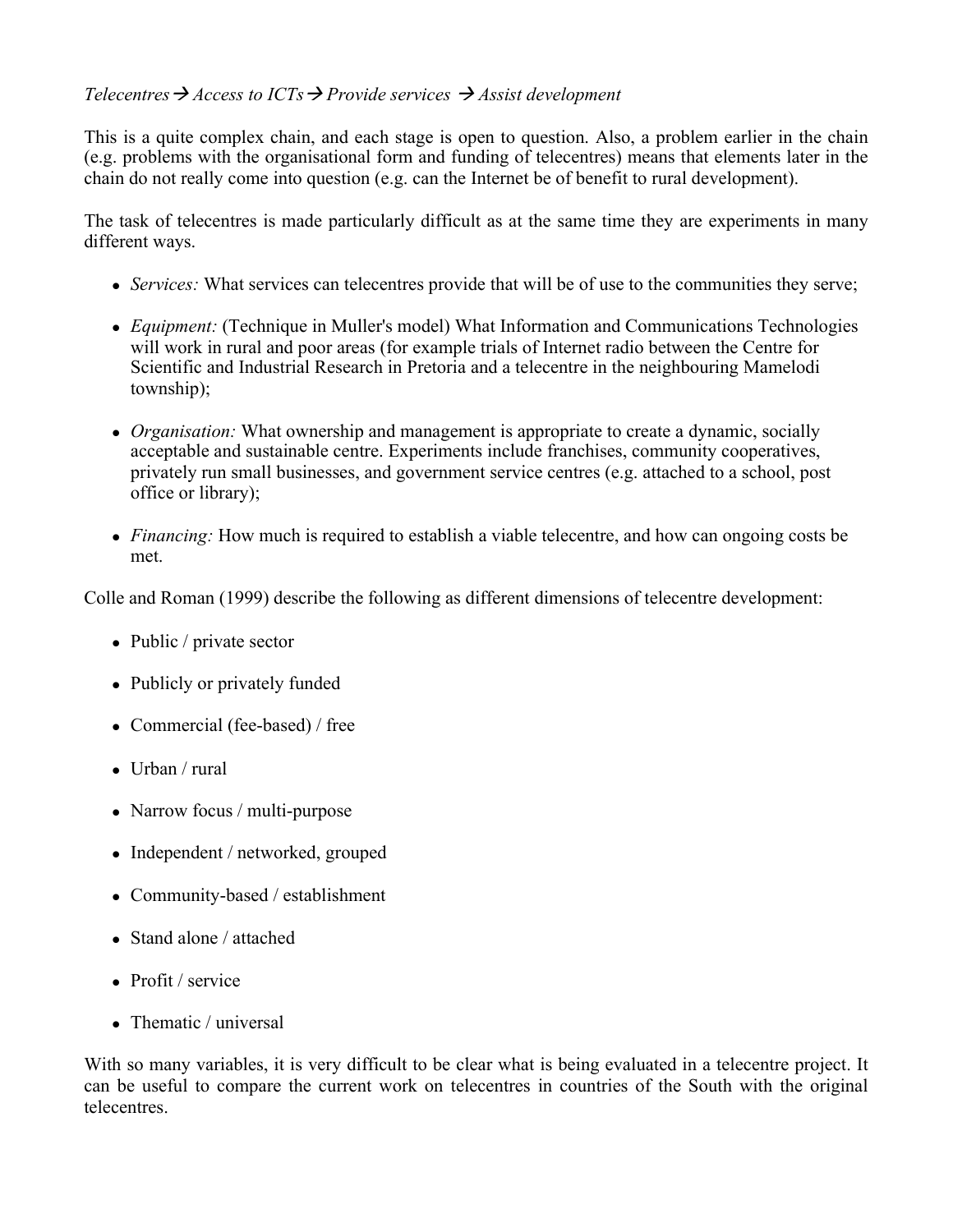### **Relooking at the early telecentres**

As mentioned earlier, the first telecentres were developed in Scandinavia in the 1980s. They were seen largely as learning experiences and were useful for letting people experiment with different ICTs, especially farmers. One of the conclusions from these Danish telecentres was that a precondition for a successful social experiment is that the technical tools involved in the process must be tested in advance - they were social and not technical experiments (ibid). These first telecentres in Scandanavia did not provide general access to telephones. It is noticeable that the 1980s telecentres were established in countries already with over 90% of households having telephones (the usual definition of universal service) (ITU 1998). At a risk of over-emphasising the point, the first telecentres had nothing to do with universal access to telephony.

The original Scandanavian centres used fairly stable advanced Information and Communications equipment, with the focus of the experiment on developing new social uses. The organisational model was a lesser part of the experiment. Clearly it was hoped that some of the centres would keep functioning and find a useful role, but the key issue was the generation of interest and new local services. If the centre closed, that was accepted as part of the lesson of the experiment and was not seen as complete failure. In particular, the telecentres rarely were seen as providing long term access to the technologies. (However some centres, for example in Wales, have developed in the 1990s to provide long term access, especially as points for teleworking).

It is interesting to see how the 1980s Scandinavian telecentres have been reinvented in the 1990s as a model for countries of the South. For example, Ernberg (1996) refers to the Scandinavian telecentres "as a means of improving access to telematics in rural and isolated areas" without making clear that telematics here explicitly does not refer to the basic telephony that is most needed in poor countries.

In Africa and other countries of the South, telecentre projects have different aims from those Scandinavian social experiments. It is usually an assumption (often tacit) that the telecentres are for long term infrastructure delivery, which is taken to mean they must be able to generate their own ongoing funding, as no donor or government can supply revenue funding to thousands of centres offering infrastructure. This means there is great pressure on the managers of telecentres: they are effectively in charge of an experiment which is not certain to be successful, they are expected to generate their own funds for at least running costs, while also delivering a social service. How to make the delivery of social services profitable is exactly the problem that states have been attempting to deal with in the last decade of neo-liberalism. Pushing this onto telecentre managers does not solve the problem of governance.

#### **So what are telecentres for?**

There are a number of useful aims that have been stated for telecentres. The basic point is that a telecentre by itself is of limited use - the services are more important if (and only if) they are relevant to local community.

Telecentres can provide:

- *Universal access to telephony:* As discussed, telecentres are poor at this.
- *Information services:* Developing local information (as information producers) such as local directories and many techniques from development communications (see The first mile of connectivity by Don Richardson 1999). Participatory techniques can be adapted from library science to find the information requested, and then use many techniques (public meetings,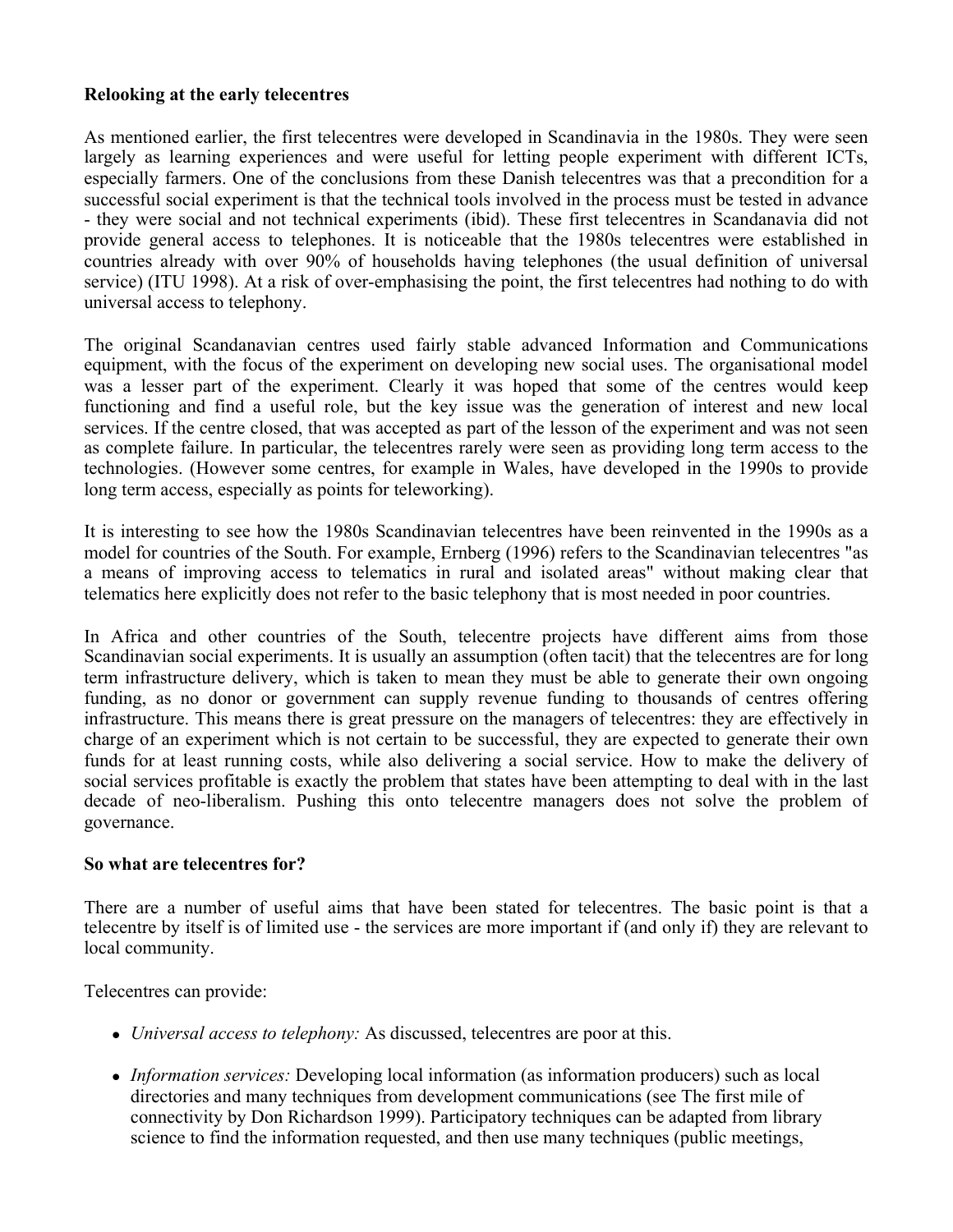individual meetings, posters, newsletters and electronic) to disseminate.

- *Other developmental services to meet basic needs:* Telecentres can useful provide services in education, health care, small business support, agricultural extension, link to government and community projects. The real issue is determining what is of use to people in the area and delivering an appropriate service.
- *Education in 'Information Age' skills*: Telecentres have been seen as a way of providing many people with information literacy skills (such as computer use, web page design, programmers, network engineers and technicians) to develop the economy. Telecentres can partly serve this training role, but not through full individual fees (people will not pay in hope of jobs that do not yet exist). Telecentres will need to be subsidised (by donor, government or potential employer) to do this.
- *Local telephone connections:* Telecentres could become the hubs for local telephone exchanges, possibly run on the cooperative model promoted by the National Telecommunications Cooperative Association of the USA, specially using Wireless Local Loop technology. This would require major training programmes and financial assistance, which could follow the model of the Rural Electrification Authority which supported the wide diffusion of telephony in the USA in the 1950s.

Requiring telecentres to be immediately or quickly profitable without subsidy might be possible, but only through concentrating on those who can pay for services (or getting large contracts, for example from government, which is akin to subsidy). Focusing on those who can pay will mean less attention on providing services to the already disadvantaged, particularly women. However, as many development studies have shown, building the capacity of women is fundamental to overall development.

Telecentres could serve to bring exclusion into a rural community. In the exclusionary effects of Global Informational Capitalism mentioned above, the primary line of division is between rich Northern Countries and poorer countries of the South. However, there is also division between the elites and the poor in most countries, in Africa this is shown in the differences between the urban and rural areas. The risk is that telecentres will be the vehicle for bringing this exclusion into rural and disadvantaged communities. Whereas before the whole community was outside the web of the global electronic economy, now an advantaged few are inside and others (the already disadvantaged) are further excluded.

For telecentres to be sustainable in the longer term, and be appropriate for mass rollout, methods must be found for their longer term financial security, much of which may come from internally generated revenues. In the debate around telecentres, a few key themes have become clear. The key one is the business model – put simply, should the centres be economically self-sufficient, or must they rely on external funding of one kind or another.

Fuchs (1998b) and others argue for public funding of centres, as a "public good" similar to libraries and schools. However, in developing countries there is much less money available for such things, and some argue (Richardson 1998) that these projects should be run by self-sustaining entrepreneurs – anything else encourages incompetence and dependency. Barr (1998) argues for a profit-focused approach to providing rural telecomms, recognising that this will lead to ' "least profitable - highest loss" areas being served last'. "The rural telecommunications network must be operated as a commercial, entrepreneurial, profit-focused and profitable enterprise. It is this 'mind set' that will motivate the service provider to continually seek to maximize revenues and minimize costs."

The London based PANOS institute has raised concerns that telecentres will only be of benefit to the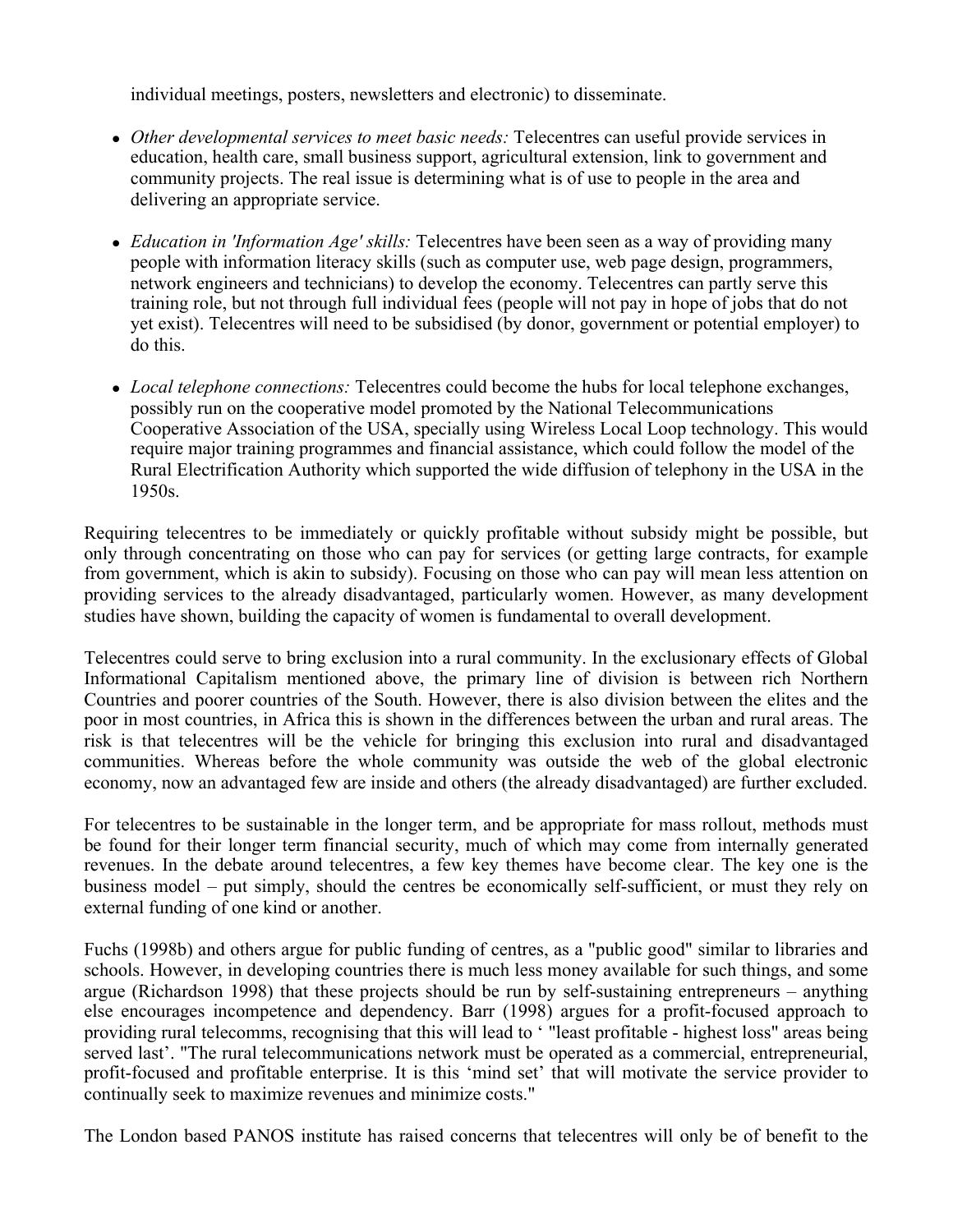few in a developing country with the money to pay for them. Referring to the telecentre being planned in Nabweru, Uganda, it describes the general excitement there is in the community in anticipation of the telecentre opening, but points out that the services will be charged for, "Their sustainability depends on them being run on business lines and charging enough money to users to keep the operation sustainable. That may not be a bad thing but perhaps they should call a spade a spade and not raise expectations that these services will be affordable to everyone" (Opoku-Mensah 1998).

While there is much talk in international conferences of them, there are not many successful MCTs in developing countries. This has led to a great interest in the few that do exist, with a large number of international visitors and researchers visiting. Nakaseke in Uganda and centres easily accessible from Johannesburg in South Africa, such as in Mamelodi, Tembisa and Daveyton, are very much on the tour. In fact, it has been suggested that the few successful telecentres could make more from charging international visitors a fee than from their telephone charges.

## **Conclusion**

There have been many telecentre pilot projects launched in the last couple of years. The most high profile ones in Africa have been funded by external donors, and in South Africa the Universal Service Agency has established around 30. These projects are funded because there is a basic feeling that left to themselves, market forces will not create a fair world, and inequitable access to ICTs will become a defining feature of those who will prosper in the new millennium and the many who will be further disempowered.

While many people have worked hard on these telecentres projects, and some useful lessons have been learnt, most of the funded telecentres do not show a model that can be rolled out to have a major impact through Africa, or South Africa. Pilot projects can produce real learning, but are only really useful if they show a model that can be reproduced more widely.

In summary, a few points can be drawn out:

- There is a risk that telecentre projects will either fail (wasted money and project closed) or act as groundbreakers for exploitative Global Information Capitalism, unless there is an explicit aim of running the telecentres under local social control.
- Telecentres are not good at providing universal access to telephony. Universal access to telephony is an important goal, and is better met by payphones or micro enterprise Public Call Offices. Programmes can assist directly, as Grameen Telecom has done, and through training, awareness and other small business support services.
- We do not yet know how to provide access to advanced Information and Communication Technologies on a large scale in countries of the South. Accepting this means the focus should be on experiments and learning, not on mass rollout. Franchises and other systems of top-down control can efficiently and profitably deliver through stable technology. However, they are inappropriate with multi-dimensional experiments where the key is local assimilation and capacity building.

Looking at the existing projects, some of the telecentres at best are covering operating costs (which may include salaries). However, the author knows of no projects that are able to cover depreciation (e.g. computer upgrades in a couple of years), let alone repay initial capital expenditure. There is a place for well-directed subsidy to promote equitable access to systems that are shaping the world. However, it can be much better targeted than at present. Externally funded projects will never, by themselves, change the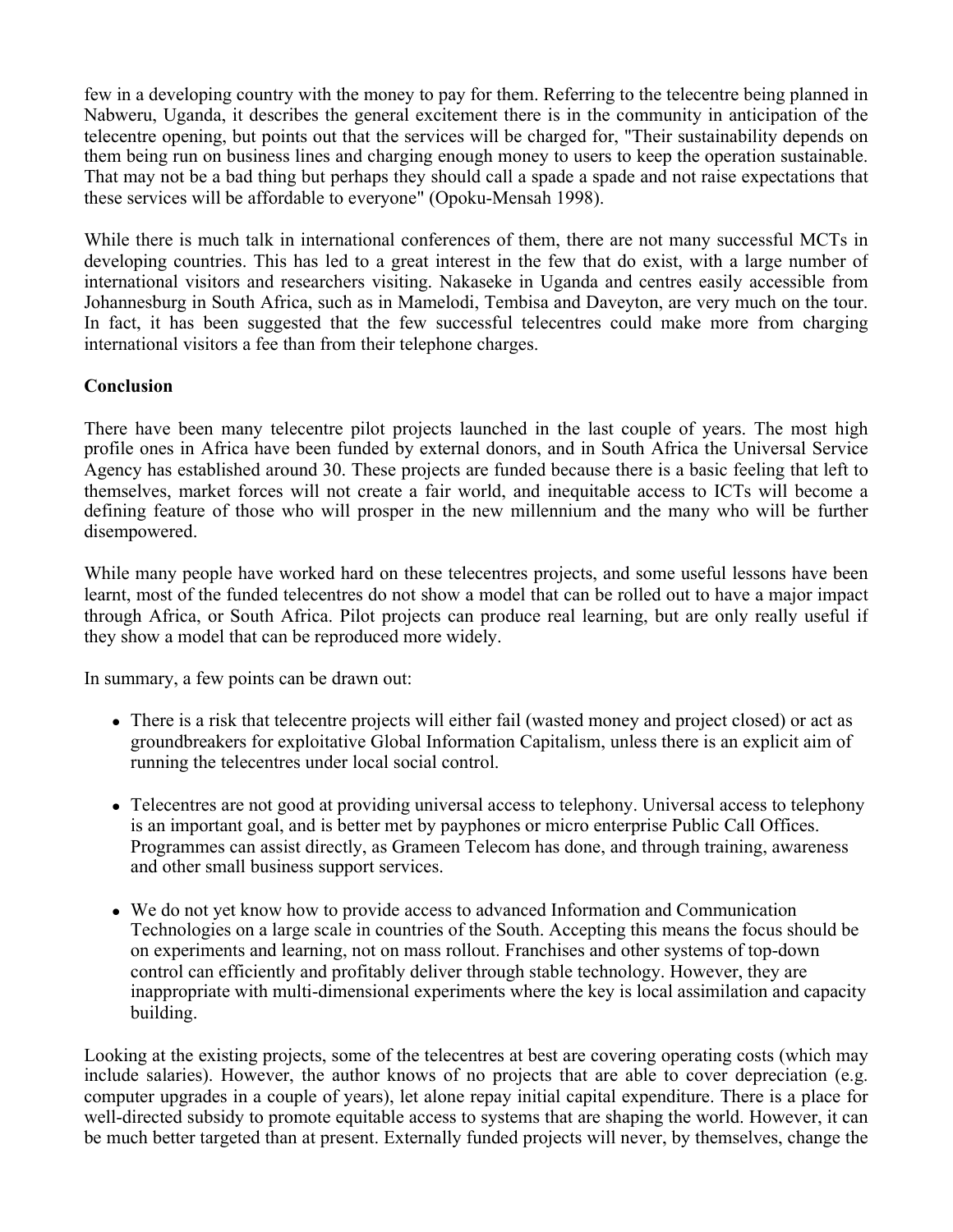reality for the majority in developing countries. There just isn't the money, even if there weren't worries about the dependency this would create. So efforts should go towards models that can be reproduced – but acknowledging that there are different ways this can happen.

There are at least three ways that centres can be developed to provide access to ICTS.

- **1. Straight commercial:** As Don Richardson, Andy Dymond and others have argues, there are many more areas that can be economically reached than previously through, especially with new technologies reducing the investment required. Projects should consider all (hidden and external) costs, and be able to convince others to invest in this kind of project. Evidence of the economic returns, as with the Vodacom Phoneshops in South Africa, should be investigated to promote investment.
- **2. Subsidised:** Long-term donor funding is not sustainable, but there is a case for local public funding for some projects, as with schools, clinics and libraries. However, rarely should the funding be 100% (use all the economic lessons from group one above). Secondly, most governments in developing countries have very tight finances, and in many areas the state is tending to withdraw (including from education, health and public libraries).
- **3. 'Step-up migration':** Several people have pointed out the anomaly in telecentres there are a few very well funded big projects that are struggling, while there are several thousand unsupported small micro-enterprises that are flourishing being run by entrepreneurs (e.g. Telecentres prives in Senegal, Phoneshops in South Africa, Wartels in Indonesia, etc – the ITU calls them public call offices). Mostly the smaller ones offer basic telephony, though a few are starting to install faxes and even internet. An effective way of increasing access to ICTs would be to support this migration. (Though these PCOs are largely in the cities rather than in rural areas).

Each of these three methods of extending models can work, but they require different sorts of research. (1) requires economic return information to persuade investment; (2) requires evidence of wider social impact sufficient to encourage public funding; (3) requires experience to minimise local risk and make the migration easier. These three are not exclusive categories – a range of external commercial funding, public funding and smaller entrepreneurial activity can work together. But they do require different forms of evidence from the experience of other projects. In particular, there is less work on the 'step-up migration'. Support through guides for the thousand of micro-entrepreneurs why  $\&$  how to offer fax, messaging, internet and information services; micro-loans (using the model of Grameen phone?) for faxes and computers; low cost training courses; computer recycling for small businesses; e-commerce toolkits; networks and newsletters.

In the years since 1996 when South Africa developed its telecentre and phoneshop models, many new and innovative projects have started in other countries, such as Grameen Phone in Bangladesh and the Peruvian Telecentre franchises. This experience can be built upon in South Africa. Research into methods of providing universal access have either been run by well-meaning donors, wishing to show a beneficial impact without really considering the cost; or by private sector operators nervously seeing if there is a viable market for telecommunications in disadvantaged areas.

The current wave of enthusiasm for telecentres in South Africa could end soon as people see that several projects are failing and they are having a limited impact. For a possibility of success, there must be clarity in what they are aiming to achieve (they cannot provide universal access to telephony); and in how the lessons coming from the few existing sites can be applied more widely.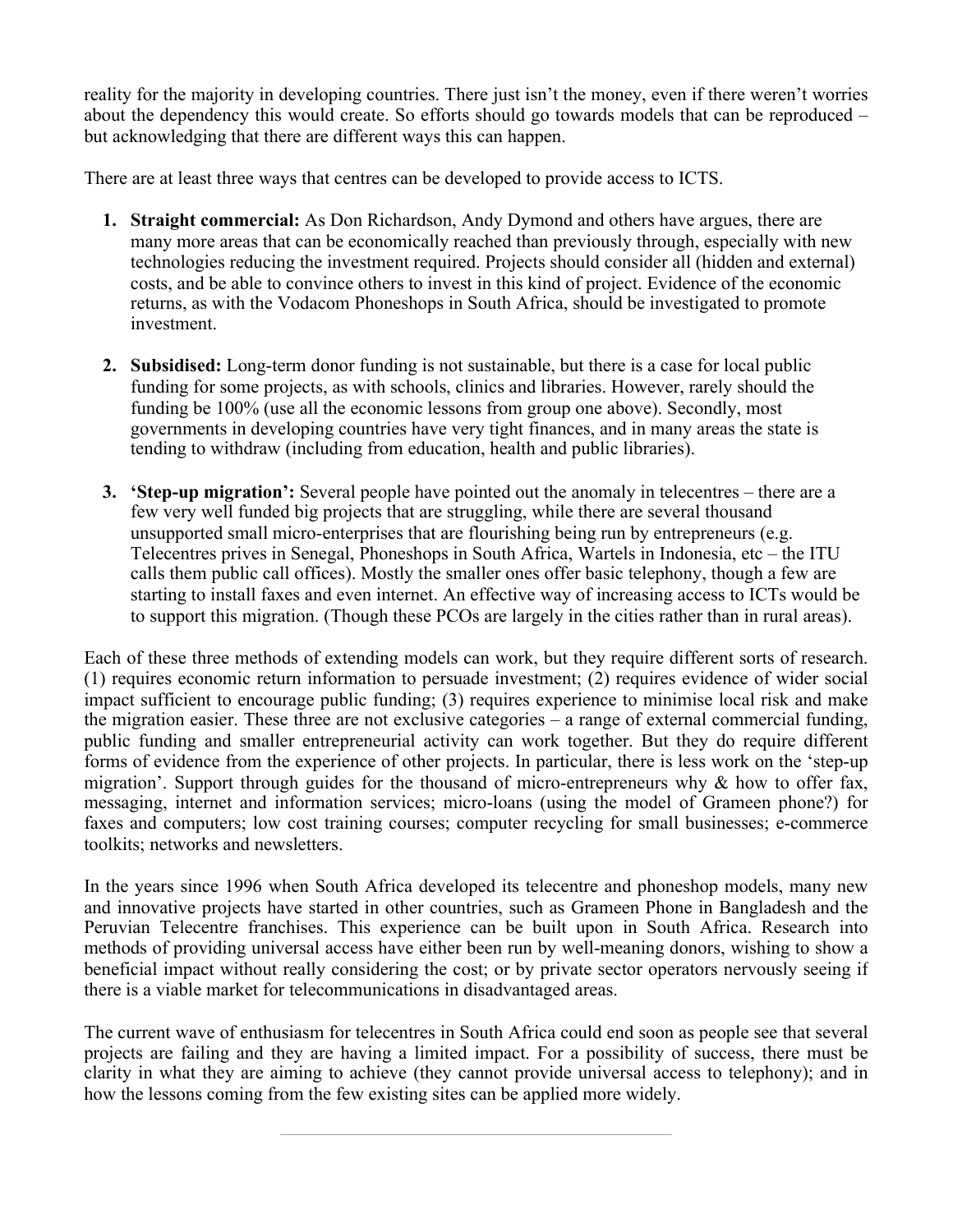### **References**

- 1. African National Congress (1994). The Reconstruction and Dvelopment Programme. ANC, Johannesburg.
- 2. Anderson, Jon, L Van Crowder, David Dion and Wendy Truelove (1999). Applying the lessons of participatory communication and training to rural telecentres. CentraTEL CD, British Council, Johannesburg.
- 1. Benjamin, Peter (1998). Multi-Purpose Community Centre in South Africa. NITF, Johannesburg South Africa.
- 2. Berlyn, Jeremy (Ed.) Empowering Communities in the Information Society, Development Bank of South Africa, Midrand, South Africa.
- 3. Bruning, Tod (1999). Case Study: Upper West Commerce Association Business Communications Centre. Paper presented at the Building the Information Community in Africa Conference, Pretoria, February 1999.
- 4. Castells, Manuel (1996, 97, 98). The Information Age Vol 1, 2 & 3. Blackwell, Oxford UK.
- 5. Cisler, Steve (1998). Telecenters and Libraries: New Technologies and New Partnerships. Paper at the IFLA Conference, Amsterdam, August 1998. Available at http://home.inreach.com/cisler/telecenter.htm
- 6. Cogburn, D, Knud Skouby, Ben Fouche, Morton Falch, Anders Henten, Rownea Martineau, Nebo Legoabe and Peter Benjamin (1998). Knowledge in Development: Multi-Media Multi-purpose Community Information Centres as catalysts for building innovative knowledge-based societies. Word Bank, Washington.
- 7. Colle, Royal and Raul Roman (1999). Communication Centers and Developing Nations. Http://www.devmedia.org/document/Banga.htm
- 8. Cronberg, Tarja, Peter Duelund, Ole Michael Jensen and Lars Qvortrup (eds.) (1991). Danish Experiments - Social Constructions of Technology. New Social Science Monographs, Denmark.
- 9. Dahms, Mona (1999). For the educated only Reflections on a visit to two Multipurpose Community Telecentres in Uganda. In Telecentre Evaluation: A global perspective, IDRC, Ottawa.
- 10. Deen, Thalif (1999). Third World Favours Radio Over Internet. IPS News Story, sent on AFRIK-IT email list (AFRIK-IT@listserv.heanet.ie) on 4 May 1999.
- 11. Department of Arts, Culture, Science and Technology (1996). South Africa in the Information Society. DACST, Pretoria.
- 12. Department of Communications (1998). Info.Com, Department of Communications, Pretoria.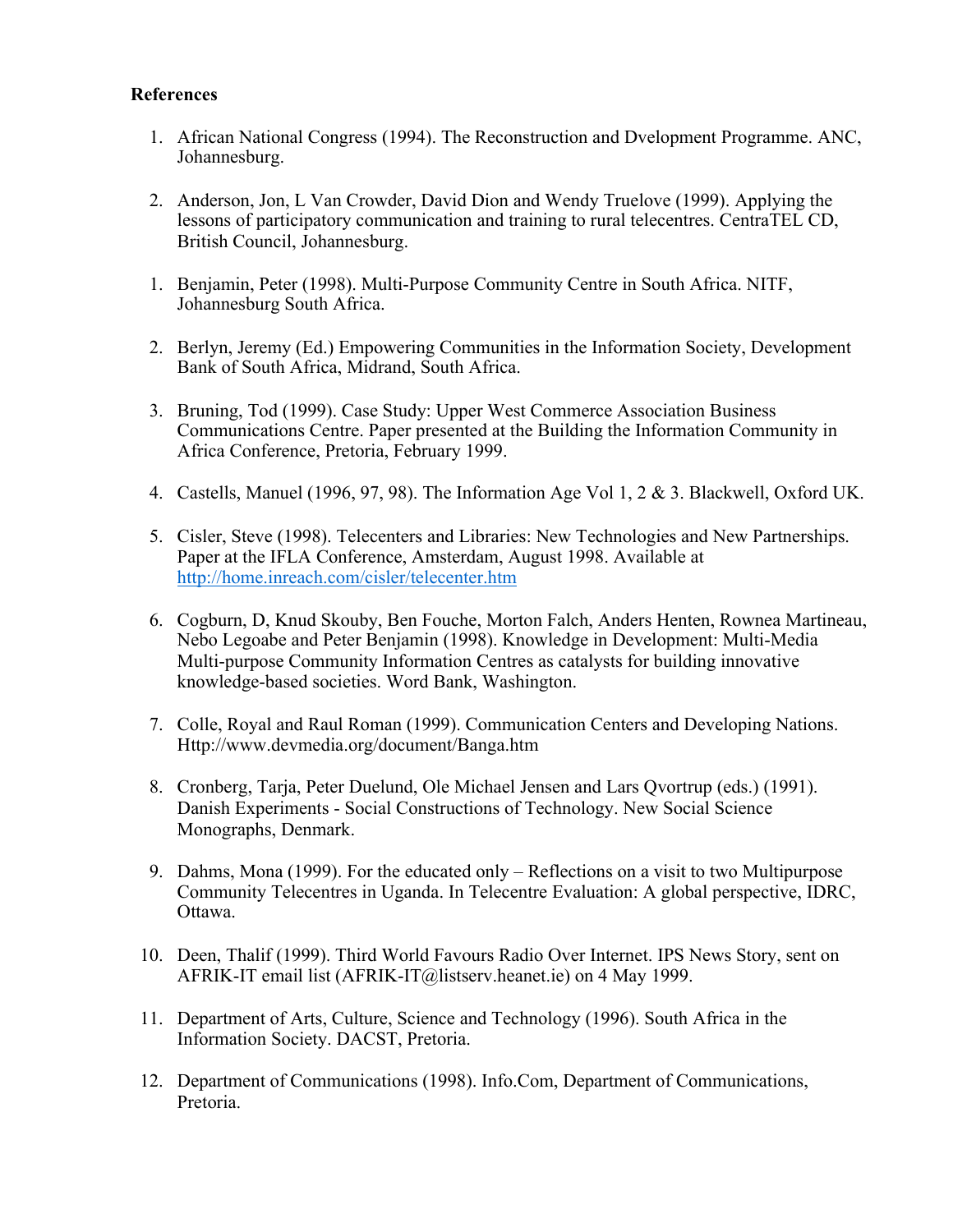- 13. Ernberg, Johan (1996). International perspectives on Empowering Communities in the Information Society. In Jeremy Berlyn (Ed.) Empowering Communities in the Information Society, Midrand, Development Bank of Southern Africa.
- 14. Ernberg, Johan (1998). Universal Access for Rural Development From Action to Strategies. Paper presented at the First International Conference on Rural Telecommunications, December 1998. Washington, USA.
- 15. Ervin, Endel (1999). Multipurpose Community Telecentres and Virtual Rural Municipalities as Development Catalysts. CentraTEL CD, British Council, Johannesburg.
- 16. Falch, Morten (1998). Reporting on telecentre in Europe. Paper presented at the ITU Seminar on Multipurpose Community Telecentres, Budapest, Hungary December 1998.
- 17. Fuchs, Richard (1998a). If you have a Lemon, Make Lemonade: A Guide to the Start-up of the African Multipurpose Community Telecentre Pilot Projects. IDRC, Ottawa. http://www.idrc.ca/acacia/outputs/lemonade.htm
- 18. Fuchs, Richard (1998b). "Little Engines that Did" Case Histories from the Global Telecentre Movement. IDRC, Ottawa. http://www.idrc.ca/acacia/engine/index.html
- 19. Gomez, Ricardo, Patrik Hunt and Emmanuelle Lamoureux (1999). Enchanted by telecentres: A critical look at Universal Access to Information Technologies for International Development. Paper presented at the conference "New IT and Inequality", University of Maryland, February 1999.
- 20. Goussal, Dario (1998). Rural telecentres: Impact-driven design and bottom-up feasibility criterion. International Telecommunications Union, Geneva.
- 21. Herrera Burstein, Yuir (1999). The Universal Access Model Cabinas Publicas in Peru. In Telecentre Evaluation: A global perspective, IDRC, Ottawa.
- 22. Hudson, Heather (1984). When telephones reach the village: The role of Telecommunications in Rural Development. Ablex Publishing Corporation, Norwood, New Jersey.
- 23. Independent Commission for Worldwide Telecommunications Development (1984). The Missing Link (The Maitland Report). International Telecommunications Union. Geneva.
- 24. International Telecommunications Union, 1998. World Telecommunication Development Report. ITU, Geneva.
- 25. Jaeger, Birgit and Lars Qvortrup (1991). Community Teleservice Centres. In Cronberg, Tarja, Peter Duelund, Ole Michael Jensen and Lars Qvortrup (eds.) (1991). Danish Experiments - Social Constructions of Technology. New Social Science Monographs, Denmark.
- 26. Jensen, Mike (1998). African Telecentres as Models for Rural Telecommunications Development. Paper presented at the ITU Seminar on Multipurpose Community Telecentres, Budapest, Hungary December 1998.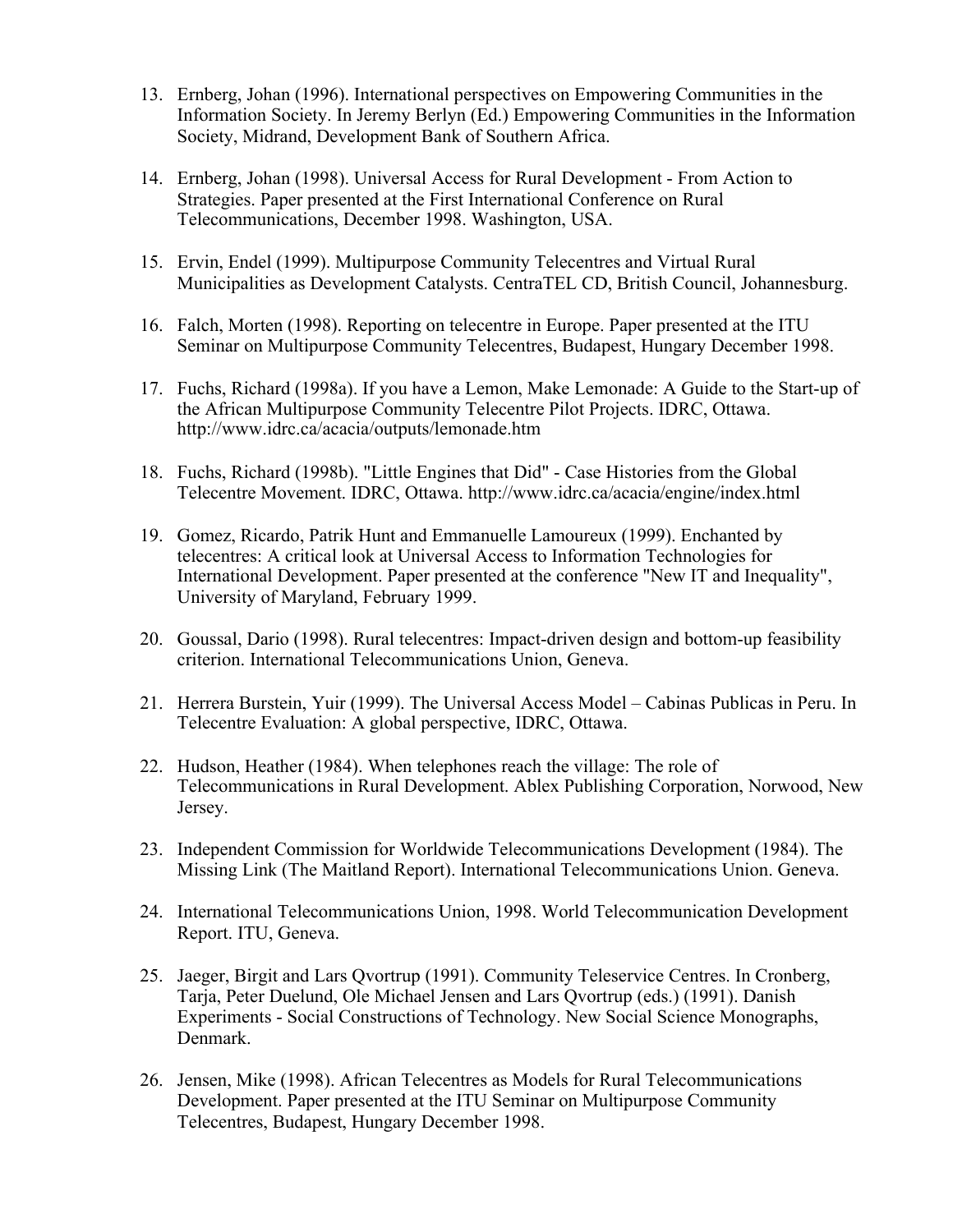- 27. Jensen, Mike (1999). The telecentre cookbook: a manual for setting up a multi-purpose telecentre in developing countries - an African perspective. UNESCO. Draft 1, November 1999
- 28. Joseph, Loyola (1999). Telecentre evaluation: A global perspective. IDRC, Ottawa.
- 29. Kanfi, Shady and Frank Tulus (1998). Acacia: What is a telecentre?. On CentraTEL, British Council, Johannesburg.
- 30. Kiyani, Roger (1998). Telecentres for rural Africa development. Paper presented to ITU Africa Telecom Conference, Johannesburg, May 1998.
- 31. Masilela, Lucky (1998). Telecentres as Franchises. Paper presented to ITU Africa Telecom Conference, Johannesburg, May 1998.
- 32. Mayanja, Medie (1999). Nakaseke Multipurpose Community Centre, Uganda. Paper presented at the Building the Information Community in Africa Conference, Pretoria, February 1999.
- 33. McConnell, Paul (Ed.) (1995). Making a Difference: Measuring the Impact of Informaiton on Development. International Development Research centre, Ottawa Canada.
- 34. Mchombu, Kingo (1995). Impact of Information on Rural Development: Background, Methodology and Progress. In McConnell, Paul (Ed.) (1995). Making a Difference: Measuring the Impact of Informaiton on Development. International Development Research centre, Ottawa Canada.
- 35. Moindrot, Paddy (1998). Telecottags in Wales. Paper presented at the ITU Seminar on Multipurpose Community Telecentres, Budapest, Hungary December 1998.
- 36. Muller, Jens (1980). Liquidation or Consolidation of Indigenous Technology. Aalborg University Press. Aalborg, Denmark.
- 37. Negroponte, N. (1995) Being Digital. New York: Alfred A Knopf
- 38. Opoku-Mensah, Aida (1998). Telecentres Excite Ugandans but what about the poor? Panos News, August 1998. http://www.oneworld.org/panos/news/2aug98.htm (accessed 10 May 1999)
- 39. Robinson, Scott (1999). Telecentres in Mexico. CentraTEL CD, British Council, Johannesburg.
- 40. Sibthorpe, Claire (2000). African Connections Telecentres Progress Report. IDRC, Johannesburg.
- 41. Siochru, Sean (1996). Telecommunications and Universal Service: International Experience in the Context of South African Policy Reform. International Development Research Centre, Ottawa, Canada.
- 42. Schreiner, Heather (1999). Rural women, development and telecommunications: A pilot